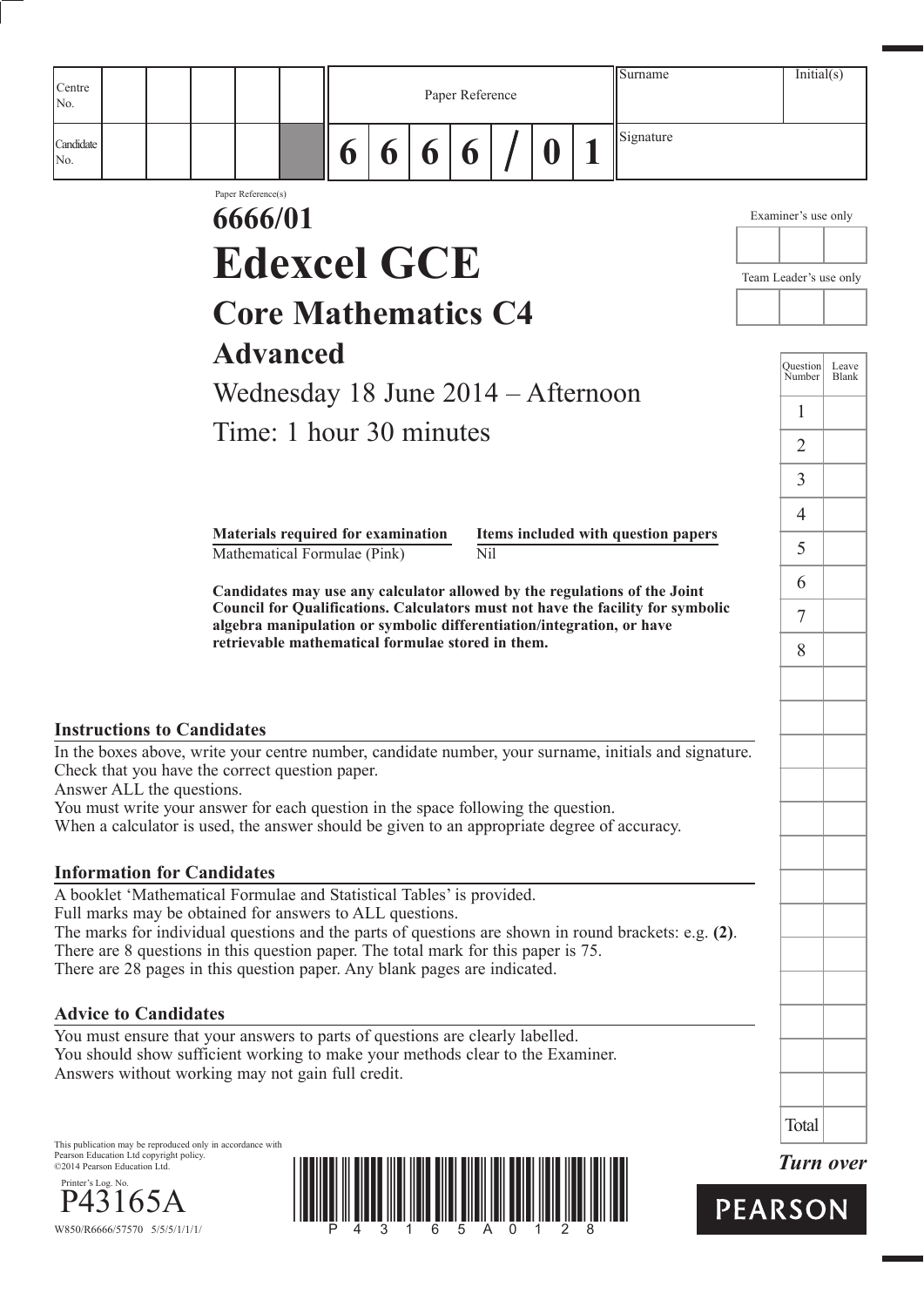blank 1. A curve  $C$  has the equation  $x^3 + 2xy - x - y^3 - 20 = 0$ (a) Find  $\frac{dy}{dx}$  in terms of x and y.  $(5)$ (b) Find an equation of the tangent to C at the point  $(3, -2)$ , giving your answer in the form  $ax + by + c = 0$ , where a, b and c are integers.  $(2)$  $\sqrt{2}$ 

Leave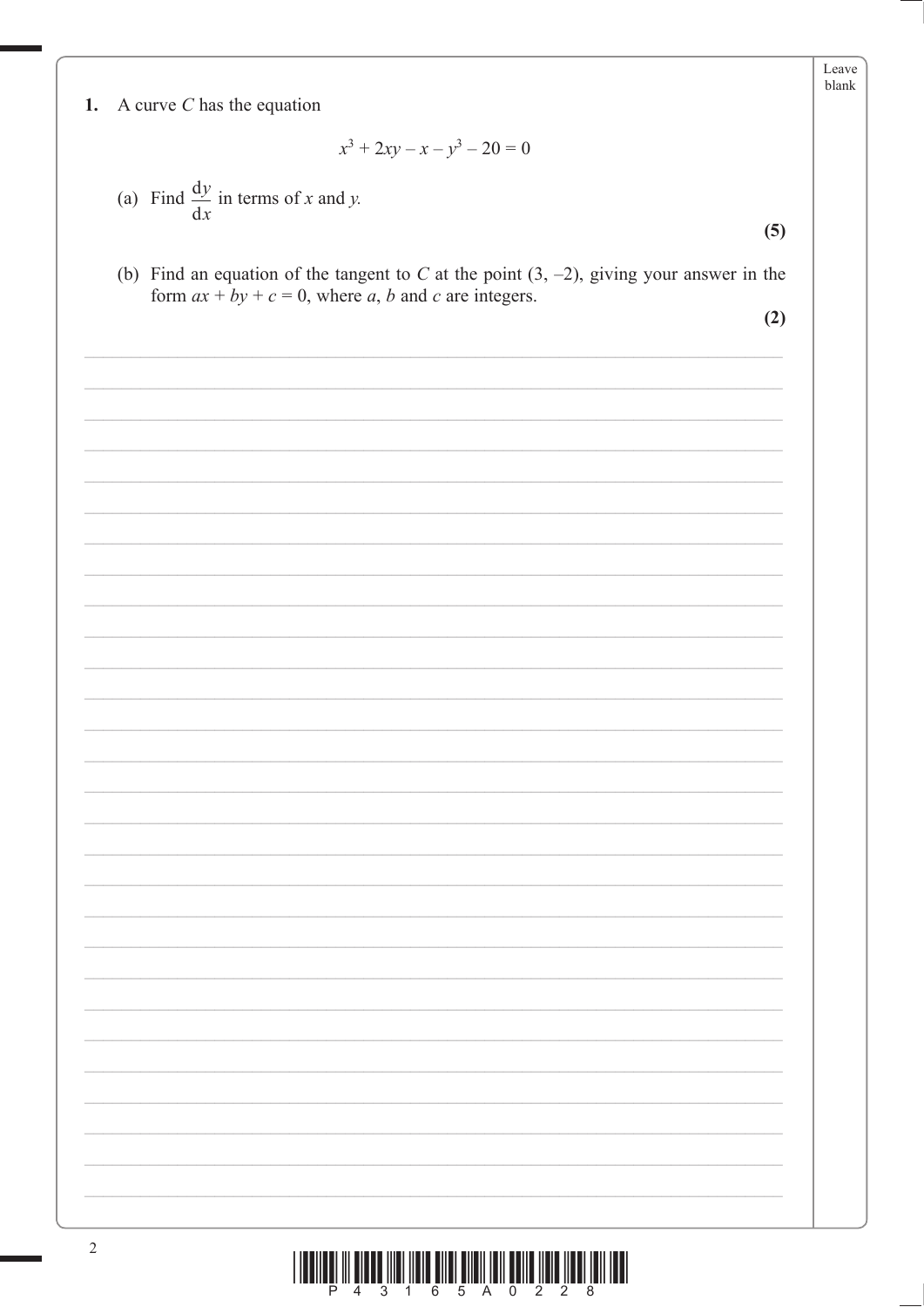| <b>Question 1 continued</b>                                                                                                                                                                                                                                                                                                                                                                                                                                   |                 | Leave<br>blank |
|---------------------------------------------------------------------------------------------------------------------------------------------------------------------------------------------------------------------------------------------------------------------------------------------------------------------------------------------------------------------------------------------------------------------------------------------------------------|-----------------|----------------|
|                                                                                                                                                                                                                                                                                                                                                                                                                                                               |                 |                |
|                                                                                                                                                                                                                                                                                                                                                                                                                                                               |                 |                |
|                                                                                                                                                                                                                                                                                                                                                                                                                                                               |                 |                |
|                                                                                                                                                                                                                                                                                                                                                                                                                                                               |                 |                |
|                                                                                                                                                                                                                                                                                                                                                                                                                                                               |                 |                |
|                                                                                                                                                                                                                                                                                                                                                                                                                                                               |                 |                |
|                                                                                                                                                                                                                                                                                                                                                                                                                                                               |                 |                |
|                                                                                                                                                                                                                                                                                                                                                                                                                                                               |                 |                |
|                                                                                                                                                                                                                                                                                                                                                                                                                                                               |                 |                |
|                                                                                                                                                                                                                                                                                                                                                                                                                                                               |                 |                |
|                                                                                                                                                                                                                                                                                                                                                                                                                                                               |                 |                |
|                                                                                                                                                                                                                                                                                                                                                                                                                                                               |                 |                |
|                                                                                                                                                                                                                                                                                                                                                                                                                                                               |                 |                |
|                                                                                                                                                                                                                                                                                                                                                                                                                                                               |                 |                |
|                                                                                                                                                                                                                                                                                                                                                                                                                                                               |                 |                |
|                                                                                                                                                                                                                                                                                                                                                                                                                                                               |                 |                |
|                                                                                                                                                                                                                                                                                                                                                                                                                                                               |                 |                |
|                                                                                                                                                                                                                                                                                                                                                                                                                                                               |                 |                |
|                                                                                                                                                                                                                                                                                                                                                                                                                                                               |                 |                |
|                                                                                                                                                                                                                                                                                                                                                                                                                                                               |                 |                |
|                                                                                                                                                                                                                                                                                                                                                                                                                                                               |                 |                |
|                                                                                                                                                                                                                                                                                                                                                                                                                                                               |                 |                |
|                                                                                                                                                                                                                                                                                                                                                                                                                                                               |                 |                |
|                                                                                                                                                                                                                                                                                                                                                                                                                                                               |                 |                |
|                                                                                                                                                                                                                                                                                                                                                                                                                                                               |                 |                |
|                                                                                                                                                                                                                                                                                                                                                                                                                                                               |                 |                |
|                                                                                                                                                                                                                                                                                                                                                                                                                                                               |                 |                |
|                                                                                                                                                                                                                                                                                                                                                                                                                                                               |                 |                |
|                                                                                                                                                                                                                                                                                                                                                                                                                                                               |                 |                |
|                                                                                                                                                                                                                                                                                                                                                                                                                                                               |                 |                |
|                                                                                                                                                                                                                                                                                                                                                                                                                                                               |                 | Q1             |
|                                                                                                                                                                                                                                                                                                                                                                                                                                                               | (Total 7 marks) |                |
|                                                                                                                                                                                                                                                                                                                                                                                                                                                               |                 | $\mathfrak{Z}$ |
| $\begin{array}{c} \text{if} \ \text{if} \ \text{if} \ \text{if} \ \text{if} \ \text{if} \ \text{if} \ \text{if} \ \text{if} \ \text{if} \ \text{if} \ \text{if} \ \text{if} \ \text{if} \ \text{if} \ \text{if} \ \text{if} \ \text{if} \ \text{if} \ \text{if} \ \text{if} \ \text{if} \ \text{if} \ \text{if} \ \text{if} \ \text{if} \ \text{if} \ \text{if} \ \text{if} \ \text{if} \ \text{if} \ \text{if} \ \text{if} \ \text{if} \ \text{if} \ \text{$ |                 | Turn over      |

ſ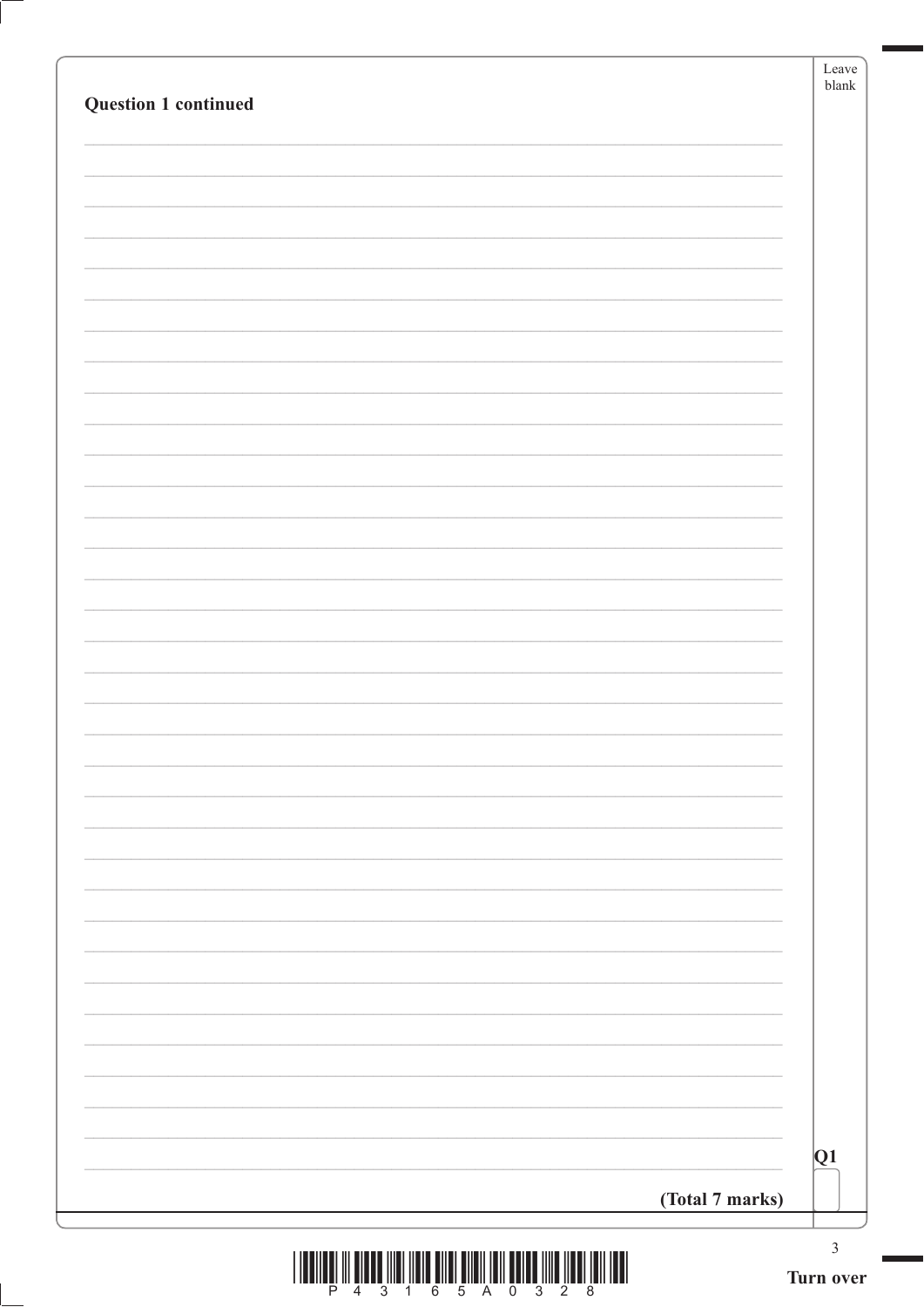| $1-6x+Ax^2+$                                                                      |     |
|-----------------------------------------------------------------------------------|-----|
|                                                                                   |     |
| (a) find the value of the constant $k$ ,                                          | (2) |
| (b) find the value of the constant $A$ , giving your answer in its simplest form. | (3) |
|                                                                                   |     |
|                                                                                   |     |
|                                                                                   |     |
|                                                                                   |     |
|                                                                                   |     |
|                                                                                   |     |
|                                                                                   |     |
|                                                                                   |     |
|                                                                                   |     |
|                                                                                   |     |
|                                                                                   |     |
|                                                                                   |     |
|                                                                                   |     |
|                                                                                   |     |
|                                                                                   |     |
|                                                                                   |     |
|                                                                                   |     |
|                                                                                   |     |
|                                                                                   |     |
|                                                                                   |     |
|                                                                                   |     |
|                                                                                   |     |
|                                                                                   |     |
|                                                                                   |     |
|                                                                                   |     |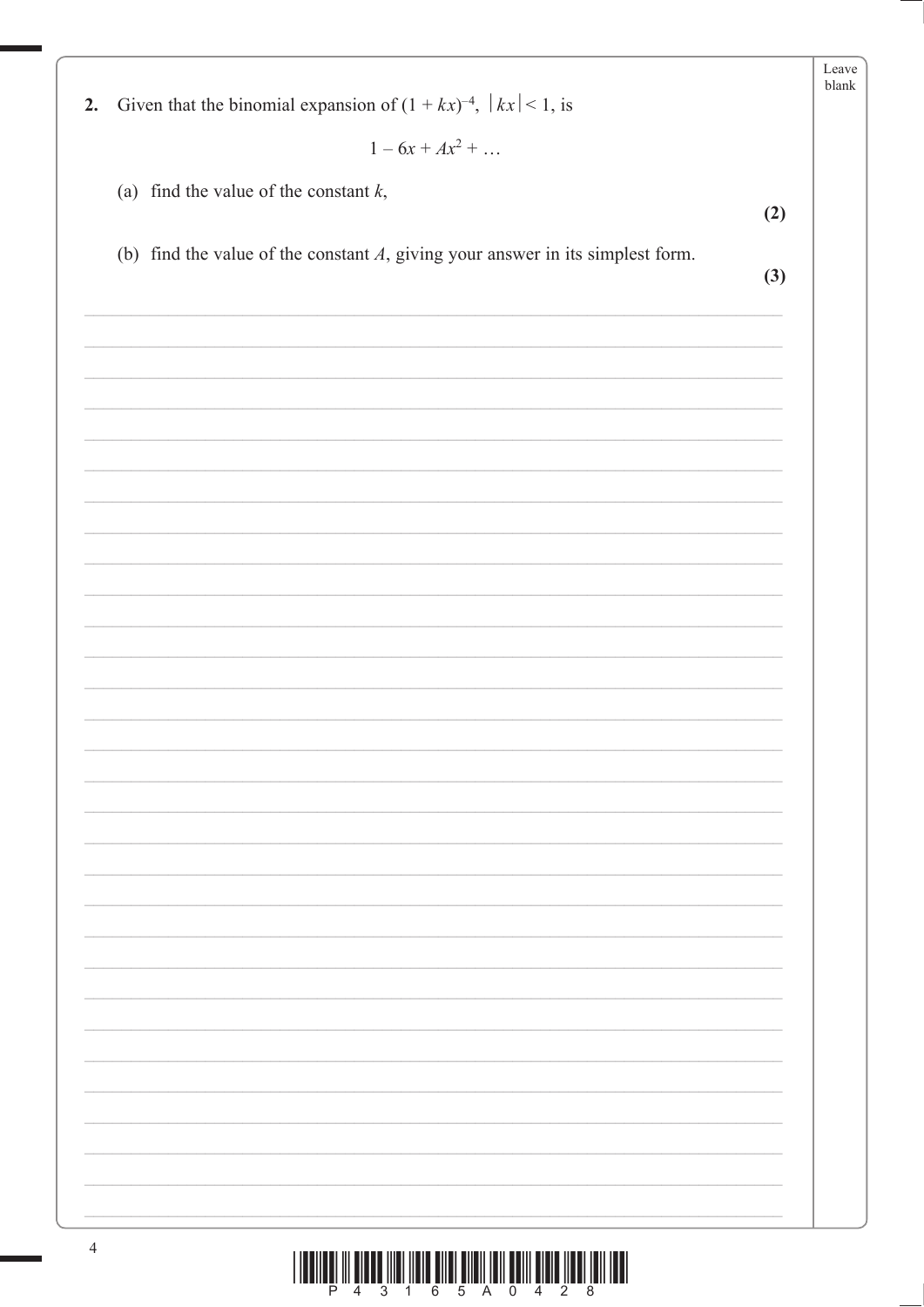|                             | Leave<br>${\it blank}$ |
|-----------------------------|------------------------|
| <b>Question 2 continued</b> |                        |
|                             |                        |
|                             |                        |
|                             |                        |
|                             |                        |
|                             |                        |
|                             |                        |
|                             |                        |
|                             |                        |
|                             |                        |
|                             |                        |
|                             |                        |
|                             |                        |
|                             |                        |
|                             |                        |
|                             |                        |
|                             |                        |
|                             |                        |
|                             |                        |
|                             |                        |
|                             |                        |
|                             |                        |
|                             |                        |
|                             |                        |
|                             |                        |
|                             |                        |
|                             |                        |
|                             |                        |
|                             |                        |
|                             |                        |
|                             |                        |
|                             |                        |
|                             |                        |
|                             |                        |
|                             |                        |
|                             |                        |
|                             |                        |
|                             |                        |
|                             |                        |
|                             | $\sqrt{5}$             |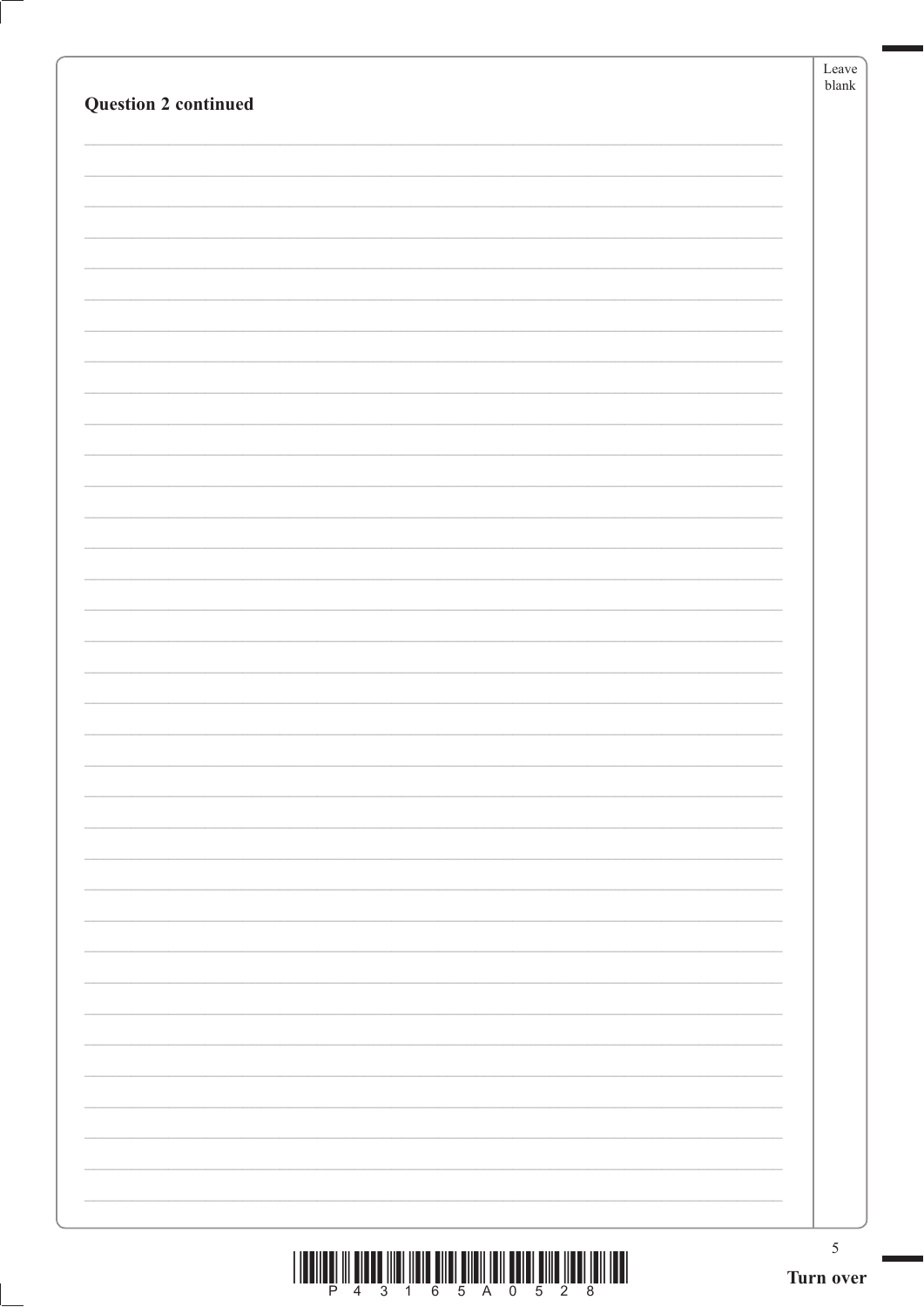| <b>Question 2 continued</b> | Leave<br>${\tt blank}$ |
|-----------------------------|------------------------|
|                             |                        |
|                             |                        |
|                             |                        |
|                             |                        |
|                             |                        |
|                             |                        |
|                             |                        |
|                             |                        |
|                             |                        |
|                             |                        |
|                             |                        |
|                             |                        |
|                             |                        |
|                             |                        |
|                             |                        |
|                             |                        |
|                             |                        |
|                             |                        |
|                             |                        |
|                             |                        |
|                             |                        |
|                             |                        |
|                             |                        |
|                             |                        |
|                             |                        |
|                             |                        |
|                             |                        |
|                             |                        |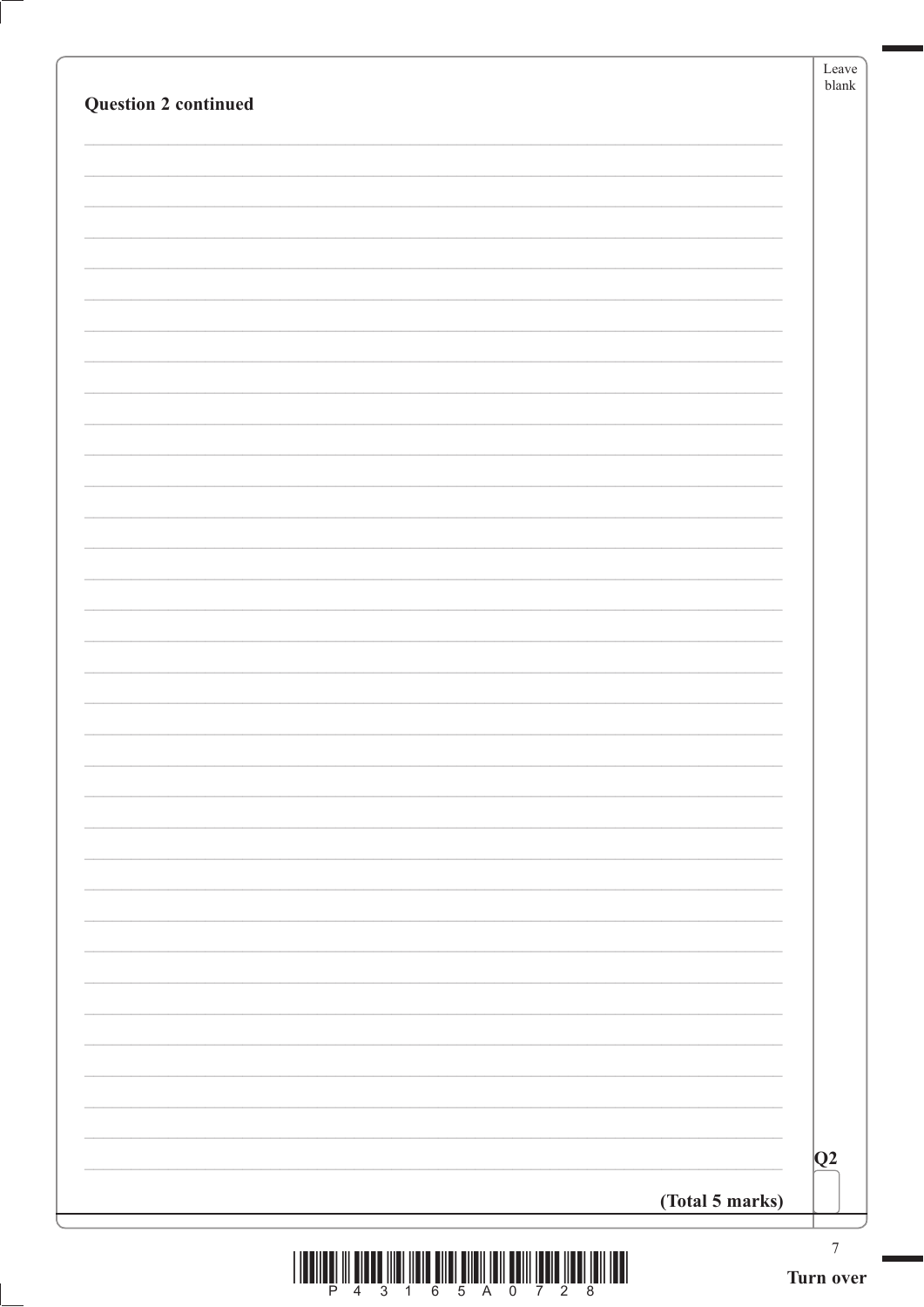

**Figure 1**

Figure 1 shows a sketch of part of the curve with equation  $y = \frac{10}{2x + 5\sqrt{x}}$ 10  $\frac{10}{2x+5\sqrt{x}}$ ,  $x > 0$ 

The finite region *R*, shown shaded in Figure 1, is bounded by the curve, the *x*-axis, and the lines with equations  $x = 1$  and  $x = 4$ 

The table below shows corresponding values of *x* and *y* for  $y = \frac{10}{2x + 5\sqrt{x}}$ 10  $2x + 5\sqrt{2}$ 

| $\bullet$<br>л |         |         |         |
|----------------|---------|---------|---------|
|                | 1.42857 | 0.90326 | 0.55556 |

(a) Complete the table above by giving the missing value of *y* to 5 decimal places.

**(1)**

Leave blank

 (b) Use the trapezium rule, with all the values of *y* in the completed table, to find an estimate for the area of *R*, giving your answer to 4 decimal places.

**(3)**

 (c) By reference to the curve in Figure 1, state, giving a reason, whether your estimate in part (b) is an overestimate or an underestimate for the area of *R*.

**(1)**

(d) Use the substitution  $u = \sqrt{x}$ , or otherwise, to find the exact value of

$$
\int_{1}^{4} \frac{10}{2x + 5\sqrt{x}} \, \mathrm{d}x
$$

**(6)**



**3.**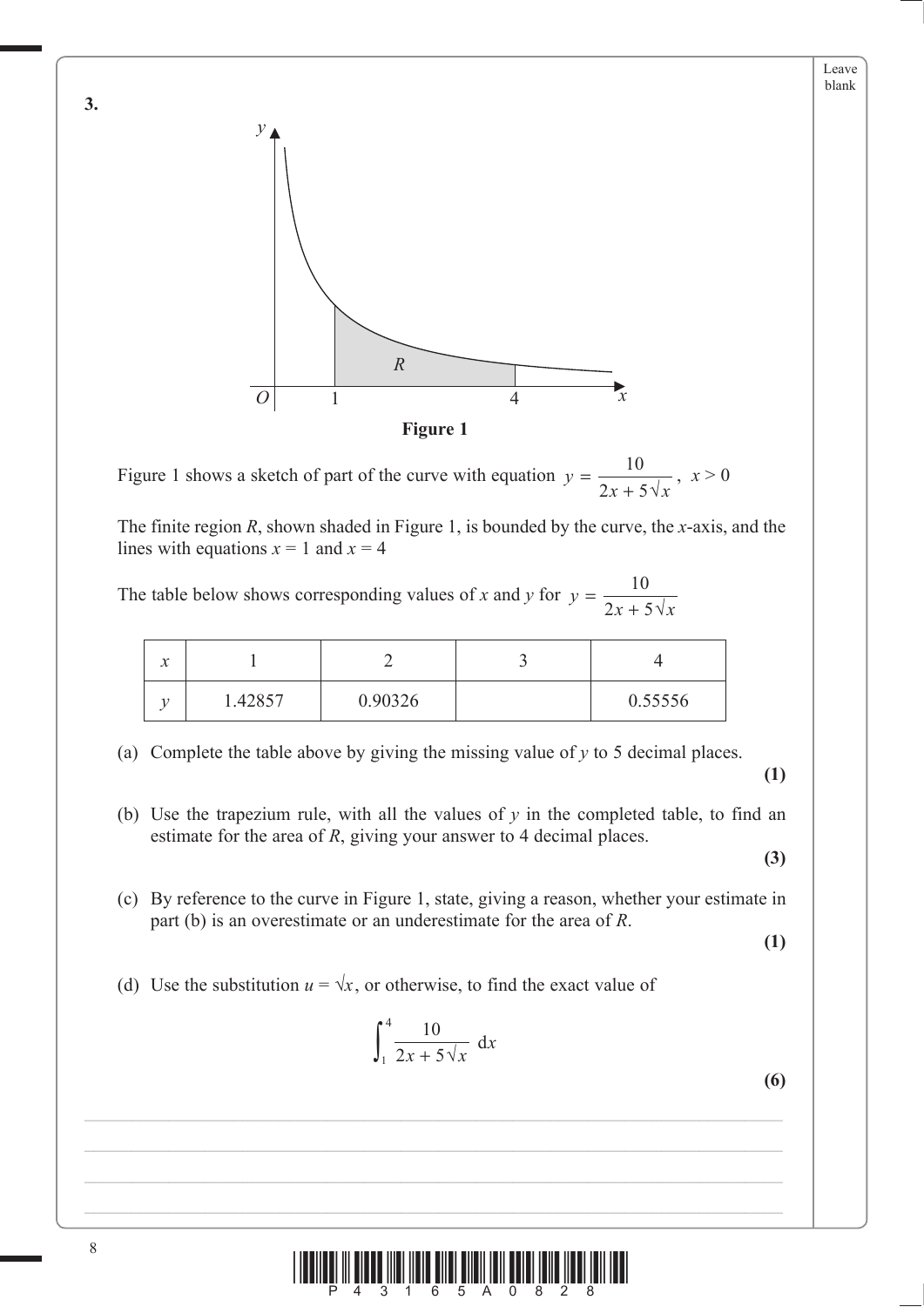| Question 3 continued                                                                | Leave<br>${\it blank}$ |
|-------------------------------------------------------------------------------------|------------------------|
|                                                                                     |                        |
|                                                                                     |                        |
|                                                                                     |                        |
|                                                                                     |                        |
|                                                                                     |                        |
|                                                                                     |                        |
|                                                                                     |                        |
|                                                                                     |                        |
|                                                                                     |                        |
|                                                                                     |                        |
|                                                                                     |                        |
|                                                                                     |                        |
|                                                                                     |                        |
|                                                                                     |                        |
|                                                                                     |                        |
|                                                                                     |                        |
|                                                                                     |                        |
|                                                                                     |                        |
|                                                                                     |                        |
|                                                                                     |                        |
|                                                                                     |                        |
|                                                                                     |                        |
|                                                                                     |                        |
|                                                                                     |                        |
|                                                                                     |                        |
|                                                                                     |                        |
|                                                                                     |                        |
| <u>וה של הוא האמון שהוא אותם החדש הוא המוזה ושהוא שהוא המוזה שהשום הוו השהוא הו</u> | $\boldsymbol{9}$       |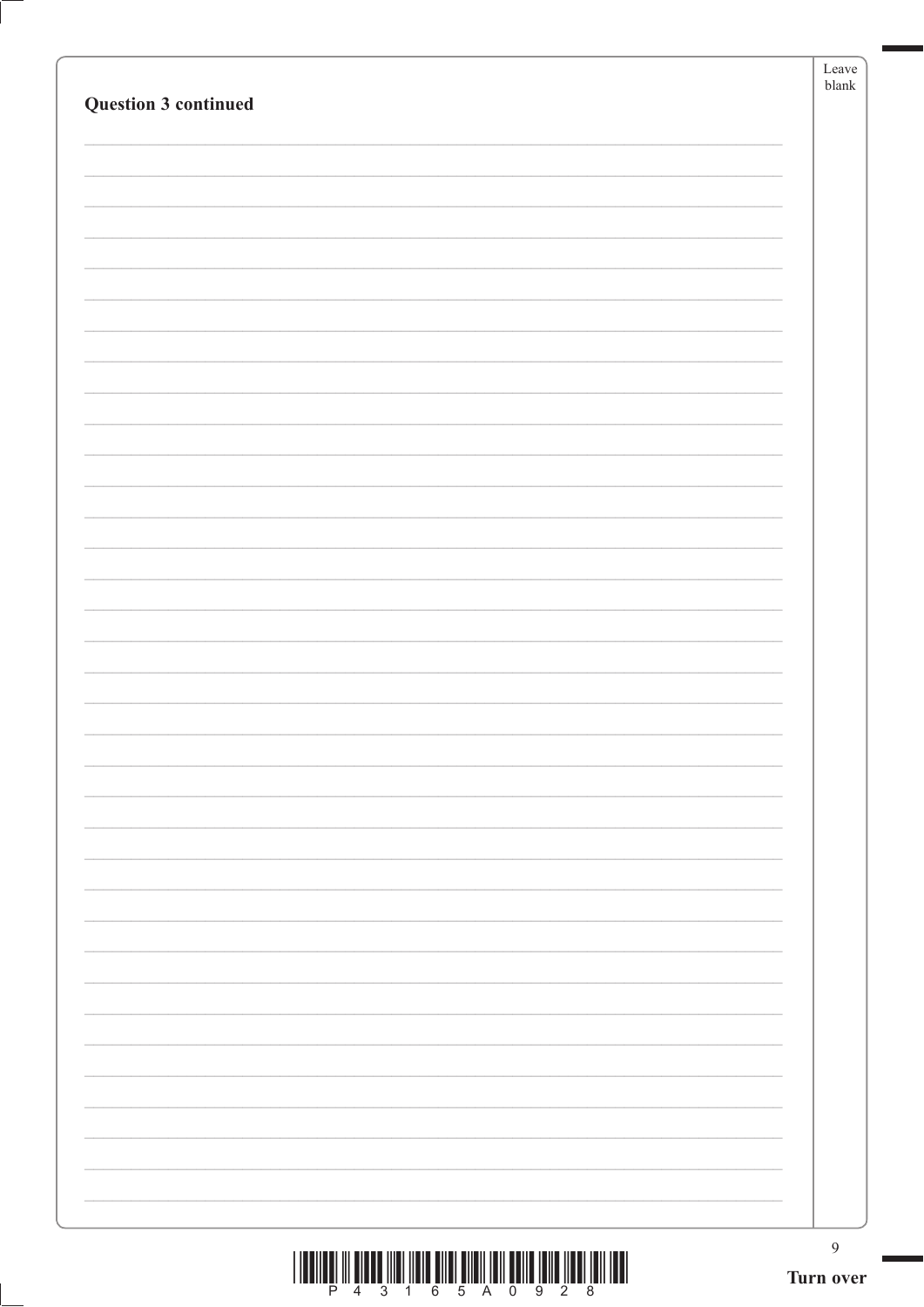| Question 3 continued | Leave<br>${\sf blank}$ |
|----------------------|------------------------|
|                      |                        |
|                      |                        |
|                      |                        |
|                      |                        |
|                      |                        |
|                      |                        |
|                      |                        |
|                      |                        |
|                      |                        |
|                      |                        |
|                      |                        |
|                      |                        |
|                      |                        |
|                      |                        |
|                      |                        |
|                      |                        |
|                      |                        |
|                      |                        |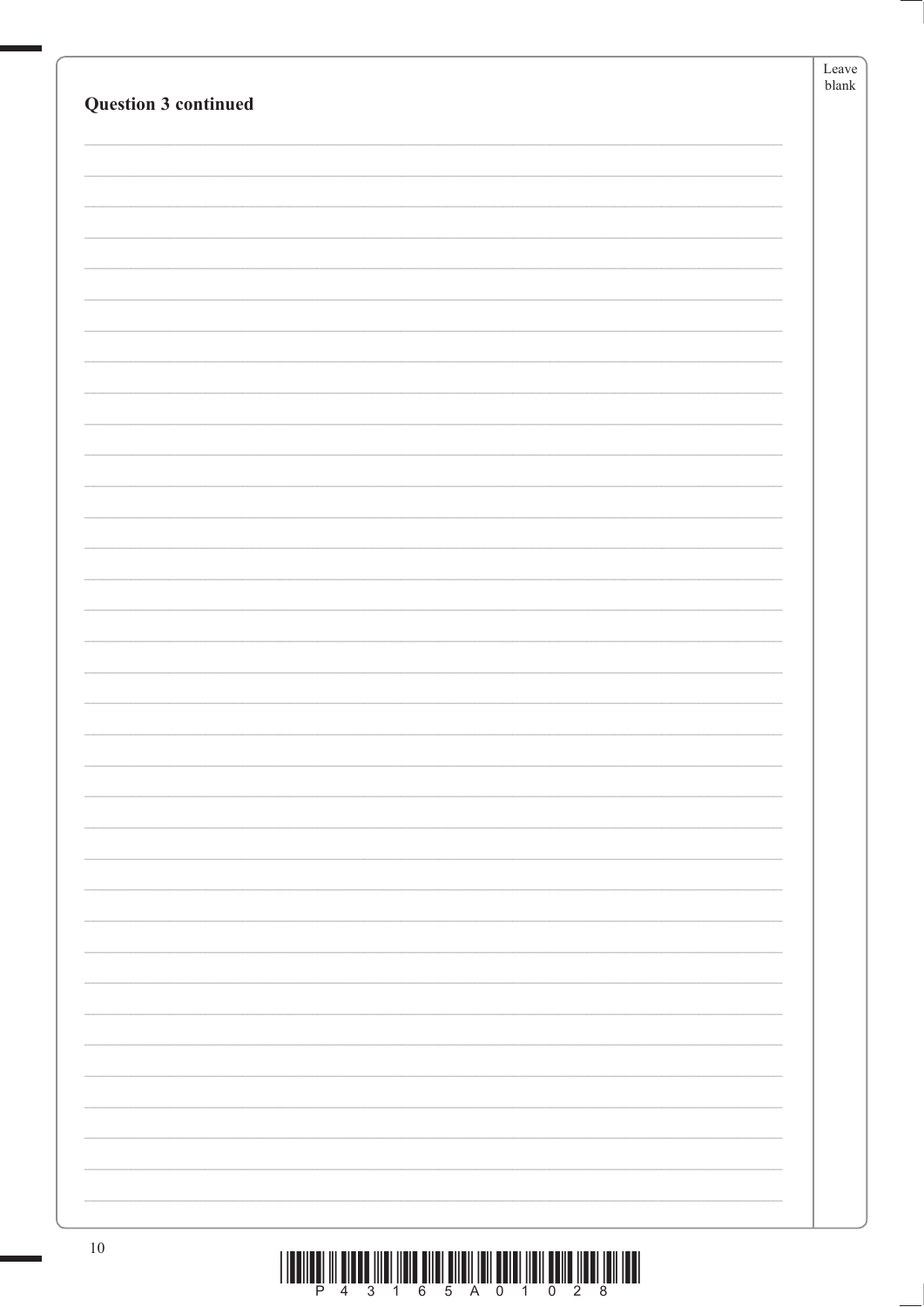| Question 3 continued |                  | Leave<br>$b$ lank |
|----------------------|------------------|-------------------|
|                      |                  |                   |
|                      |                  |                   |
|                      |                  |                   |
|                      |                  |                   |
|                      |                  |                   |
|                      |                  |                   |
|                      |                  |                   |
|                      |                  |                   |
|                      |                  |                   |
|                      |                  |                   |
|                      |                  |                   |
|                      |                  |                   |
|                      |                  |                   |
|                      |                  |                   |
|                      |                  |                   |
|                      |                  |                   |
|                      |                  |                   |
|                      |                  |                   |
|                      |                  |                   |
|                      |                  |                   |
|                      |                  |                   |
|                      |                  |                   |
|                      |                  |                   |
|                      |                  |                   |
|                      |                  |                   |
|                      |                  |                   |
|                      |                  | Q3                |
|                      | (Total 11 marks) |                   |

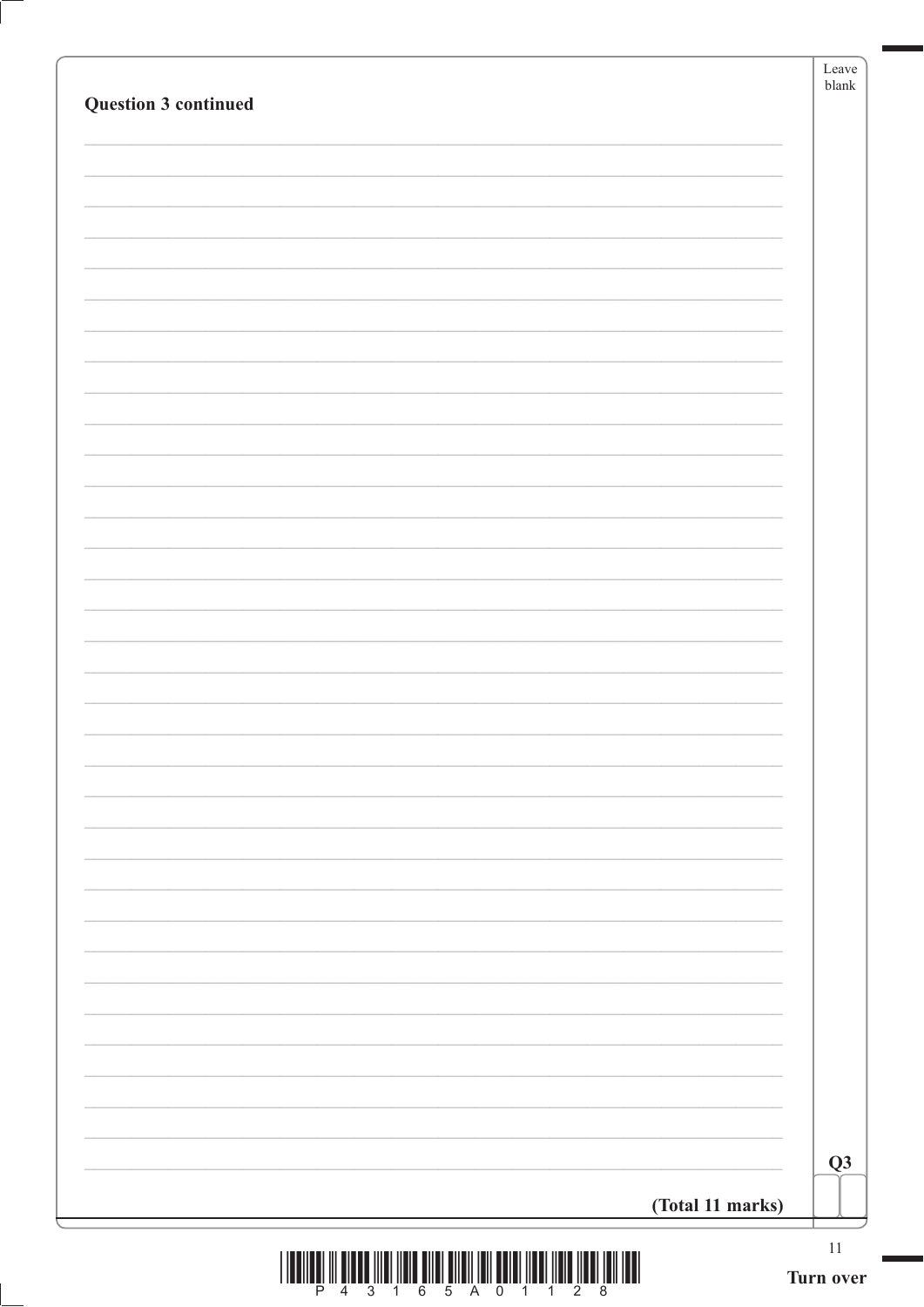



A vase with a circular cross-section is shown in Figure 2. Water is flowing into the vase. When the depth of the water is  $h$  cm, the volume of water  $V \text{ cm}^3$  is given by

 $V = 4 \pi h(h + 4), \quad 0 \le h \le 25$ 

Water flows into the vase at a constant rate of  $80\pi$  cm<sup>3</sup>s<sup>-1</sup>

Find the rate of change of the depth of the water, in cm s<sup>-1</sup>, when  $h = 6$ 

 $(5)$ 

Leave blank



 $\overline{4}$ .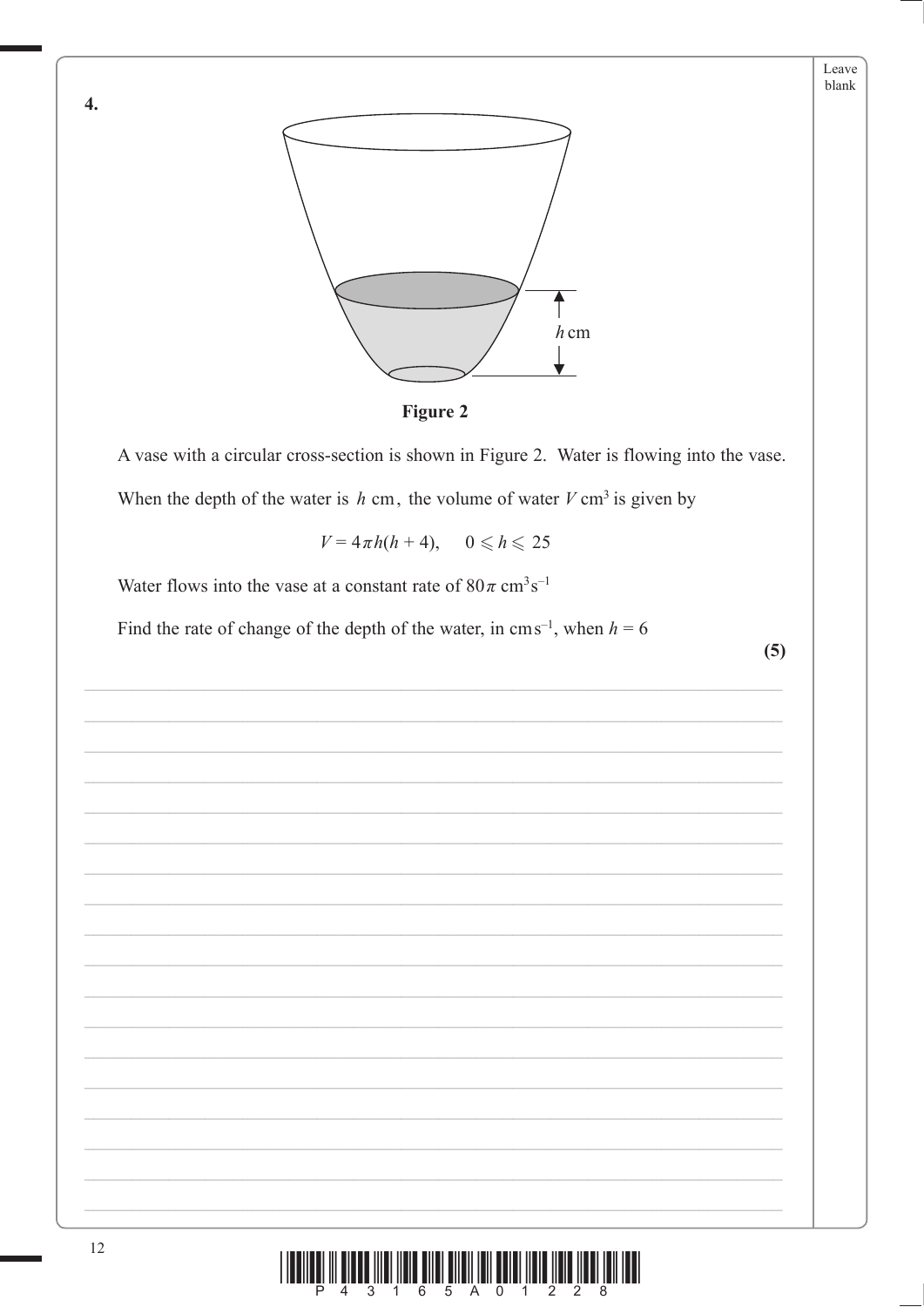| <b>Question 4 continued</b> | Leave<br>$b$ lank |
|-----------------------------|-------------------|
|                             |                   |
|                             |                   |
|                             |                   |
|                             |                   |
|                             |                   |
|                             |                   |
|                             |                   |
|                             |                   |
|                             |                   |
|                             |                   |
|                             |                   |
|                             |                   |
|                             |                   |
|                             |                   |
|                             |                   |
|                             |                   |
|                             |                   |
|                             |                   |
|                             |                   |
|                             |                   |
|                             |                   |
|                             |                   |
|                             |                   |
|                             |                   |
|                             |                   |
|                             |                   |
|                             |                   |
|                             |                   |
|                             |                   |
|                             | $ Q_4 $           |
|                             | (Total 5 marks)   |

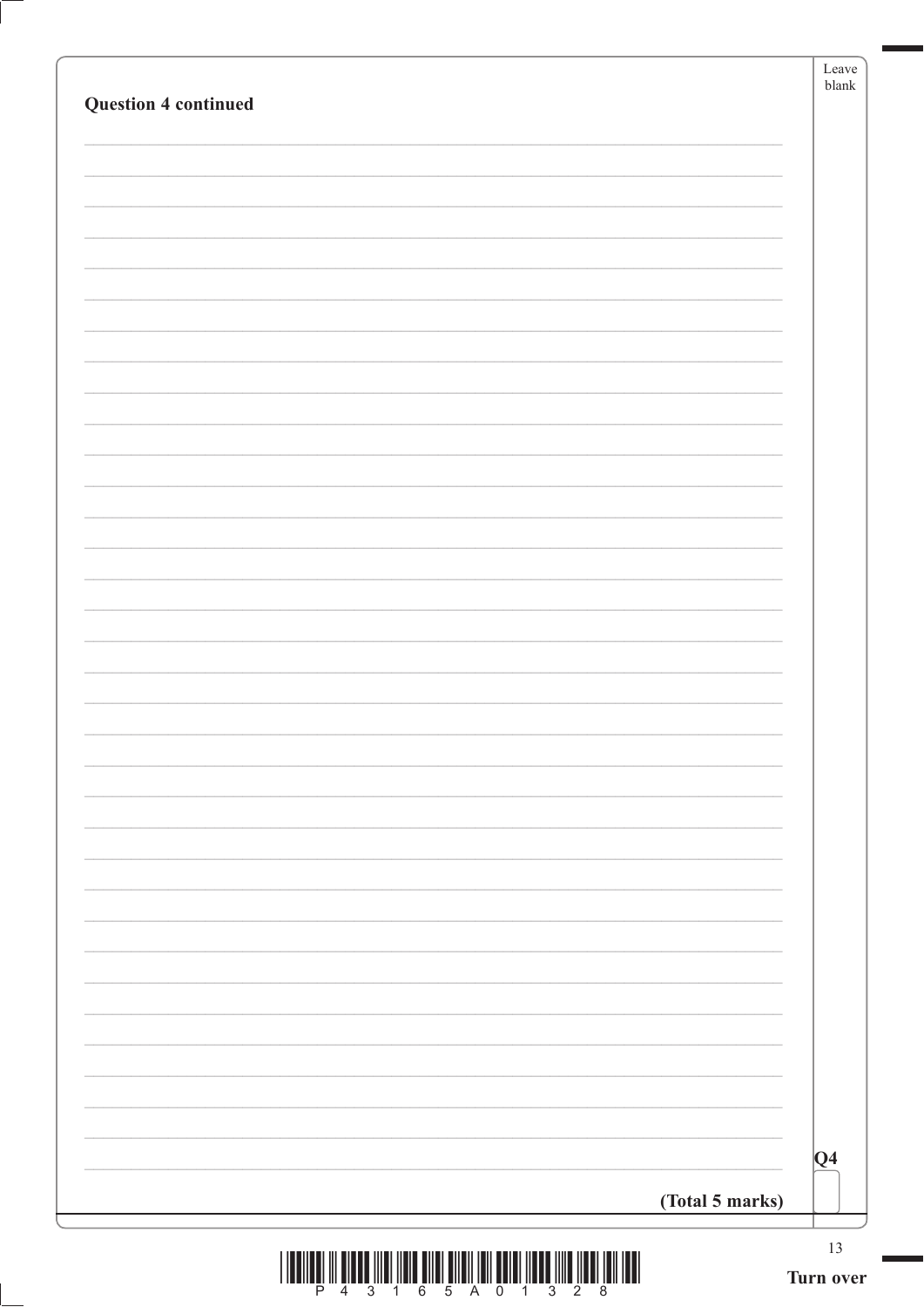

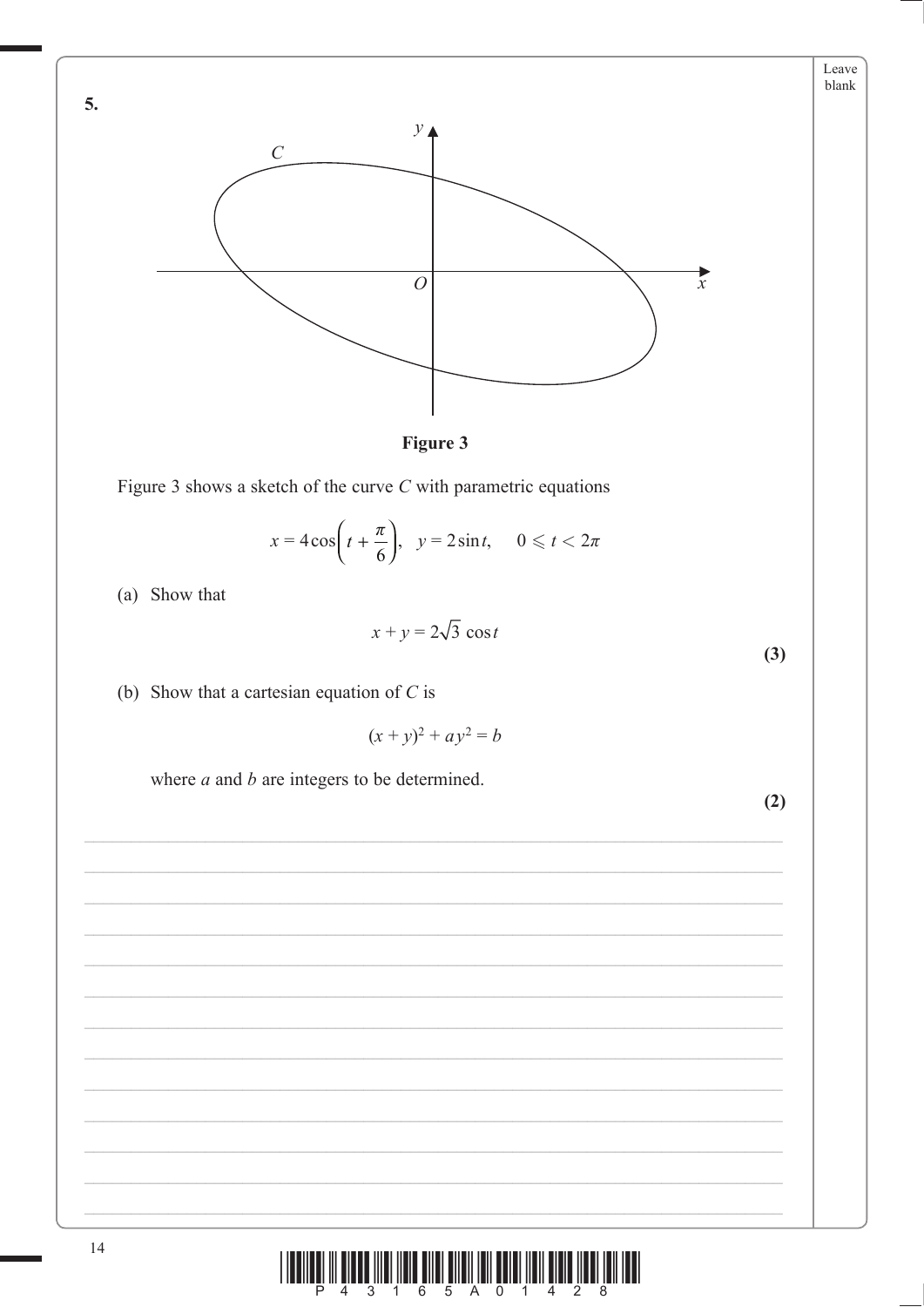|                             |                 | Leave<br>blank         |
|-----------------------------|-----------------|------------------------|
| <b>Question 5 continued</b> |                 |                        |
|                             |                 |                        |
|                             |                 |                        |
|                             |                 |                        |
|                             |                 |                        |
|                             |                 |                        |
|                             |                 |                        |
|                             |                 |                        |
|                             |                 |                        |
|                             |                 |                        |
|                             |                 |                        |
|                             |                 |                        |
|                             |                 |                        |
|                             |                 |                        |
|                             |                 |                        |
|                             |                 |                        |
|                             |                 |                        |
|                             |                 |                        |
|                             |                 |                        |
|                             |                 |                        |
|                             |                 |                        |
|                             |                 |                        |
|                             |                 |                        |
|                             |                 |                        |
|                             |                 |                        |
|                             |                 |                        |
|                             |                 |                        |
|                             |                 |                        |
|                             |                 |                        |
|                             |                 |                        |
|                             |                 |                        |
|                             |                 | $\overline{\text{Q5}}$ |
|                             | (Total 5 marks) |                        |

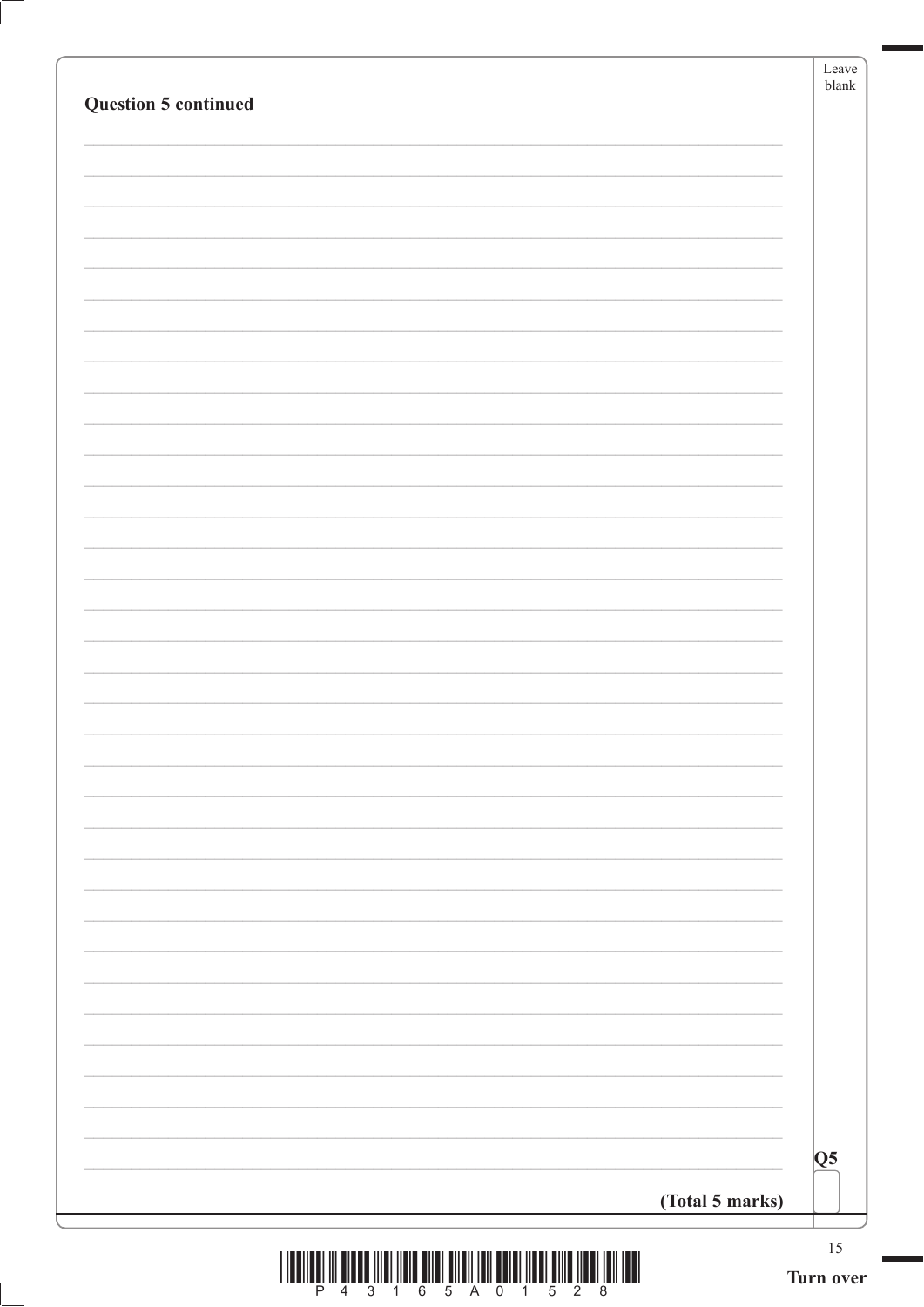Leave blank **6.** (i) Find  $\int x e^{4x} dx$  $(3)$ (ii) Find  $\int \frac{8}{(2x-1)^3} dx$ ,  $x > \frac{1}{2}$  $(2)$ (iii) Given that  $y = \frac{\pi}{6}$  at  $x = 0$ , solve the differential equation  $\frac{dy}{dx} = e^x \csc 2y \csc y$  $(7)$ 

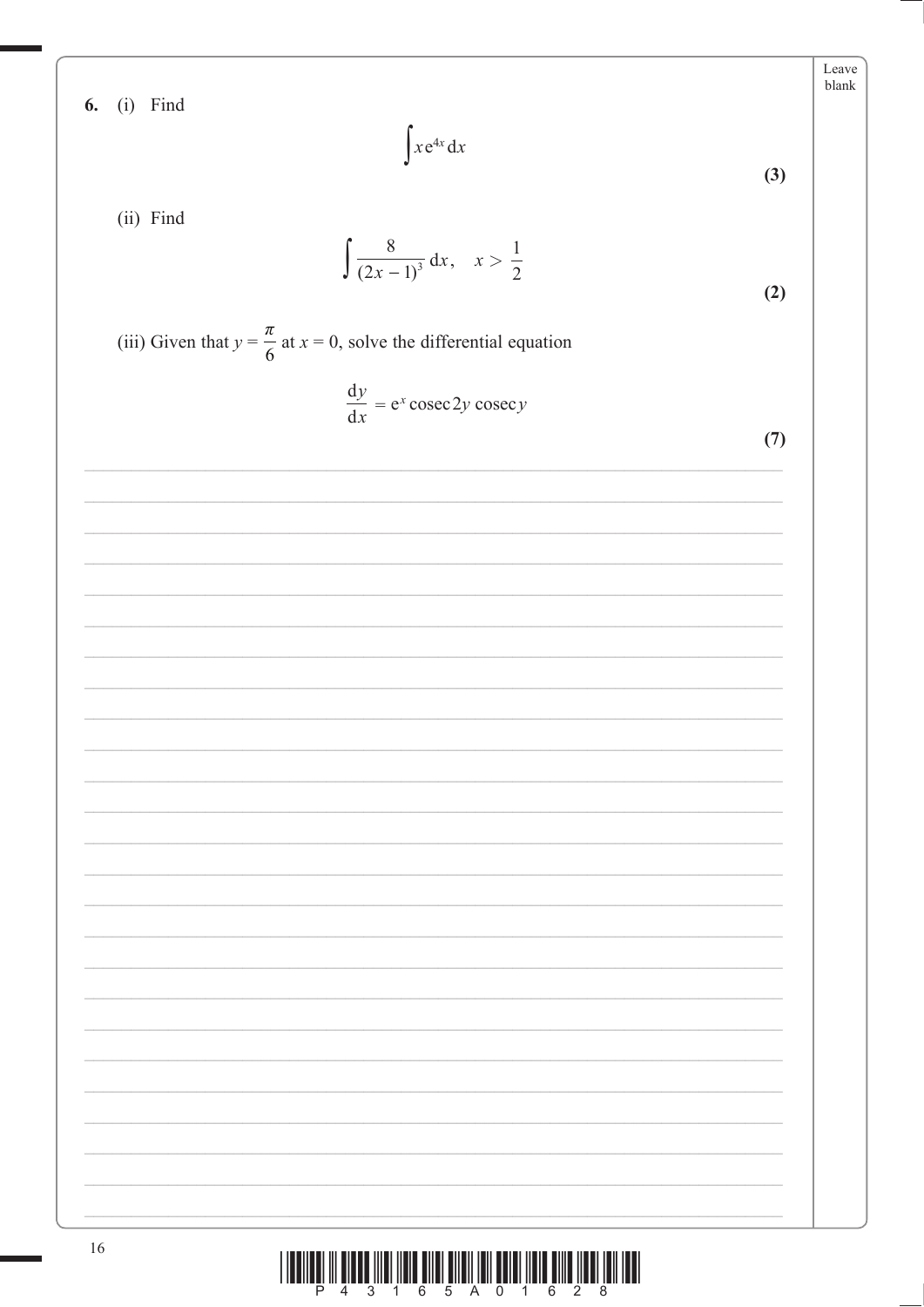| $\begin{array}{c} \text{if} \ \text{if} \ \text{if} \ \text{if} \ \text{if} \ \text{if} \ \text{if} \ \text{if} \ \text{if} \ \text{if} \ \text{if} \ \text{if} \ \text{if} \ \text{if} \ \text{if} \ \text{if} \ \text{if} \ \text{if} \ \text{if} \ \text{if} \ \text{if} \ \text{if} \ \text{if} \ \text{if} \ \text{if} \ \text{if} \ \text{if} \ \text{if} \ \text{if} \ \text{if} \ \text{if} \ \text{if} \ \text{if} \ \text{if} \ \text{if} \ \text{$ | $17$ |
|---------------------------------------------------------------------------------------------------------------------------------------------------------------------------------------------------------------------------------------------------------------------------------------------------------------------------------------------------------------------------------------------------------------------------------------------------------------|------|
|                                                                                                                                                                                                                                                                                                                                                                                                                                                               |      |
|                                                                                                                                                                                                                                                                                                                                                                                                                                                               |      |
|                                                                                                                                                                                                                                                                                                                                                                                                                                                               |      |
|                                                                                                                                                                                                                                                                                                                                                                                                                                                               |      |
|                                                                                                                                                                                                                                                                                                                                                                                                                                                               |      |
|                                                                                                                                                                                                                                                                                                                                                                                                                                                               |      |
|                                                                                                                                                                                                                                                                                                                                                                                                                                                               |      |
|                                                                                                                                                                                                                                                                                                                                                                                                                                                               |      |
|                                                                                                                                                                                                                                                                                                                                                                                                                                                               |      |
|                                                                                                                                                                                                                                                                                                                                                                                                                                                               |      |
|                                                                                                                                                                                                                                                                                                                                                                                                                                                               |      |
| Question 6 continued                                                                                                                                                                                                                                                                                                                                                                                                                                          |      |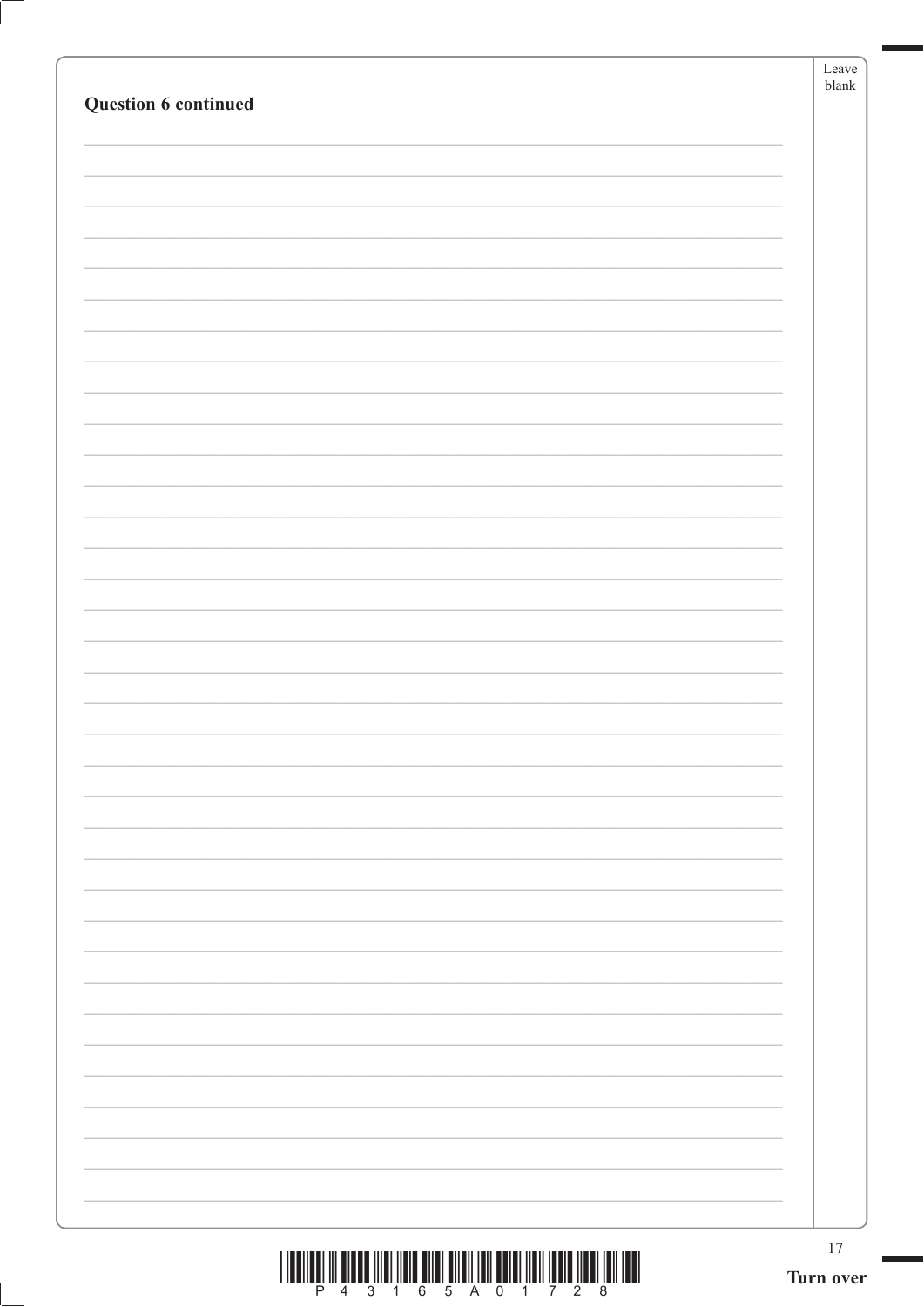|                                                                                                              | Leave         |
|--------------------------------------------------------------------------------------------------------------|---------------|
| Question 6 continued                                                                                         | ${\tt blank}$ |
|                                                                                                              |               |
|                                                                                                              |               |
|                                                                                                              |               |
|                                                                                                              |               |
|                                                                                                              |               |
|                                                                                                              |               |
|                                                                                                              |               |
|                                                                                                              |               |
|                                                                                                              |               |
|                                                                                                              |               |
|                                                                                                              |               |
|                                                                                                              |               |
|                                                                                                              |               |
|                                                                                                              |               |
|                                                                                                              |               |
|                                                                                                              |               |
|                                                                                                              |               |
|                                                                                                              |               |
|                                                                                                              |               |
|                                                                                                              |               |
|                                                                                                              |               |
|                                                                                                              |               |
|                                                                                                              |               |
|                                                                                                              |               |
|                                                                                                              |               |
|                                                                                                              |               |
|                                                                                                              |               |
|                                                                                                              |               |
|                                                                                                              |               |
|                                                                                                              |               |
|                                                                                                              |               |
|                                                                                                              |               |
|                                                                                                              |               |
|                                                                                                              |               |
|                                                                                                              |               |
|                                                                                                              |               |
|                                                                                                              |               |
|                                                                                                              |               |
|                                                                                                              |               |
| 18<br><u>. Indianal III diddo illai ligin dila bilan illai lai dalah ilay ilay ilay ilay ilay ilay ilay </u> |               |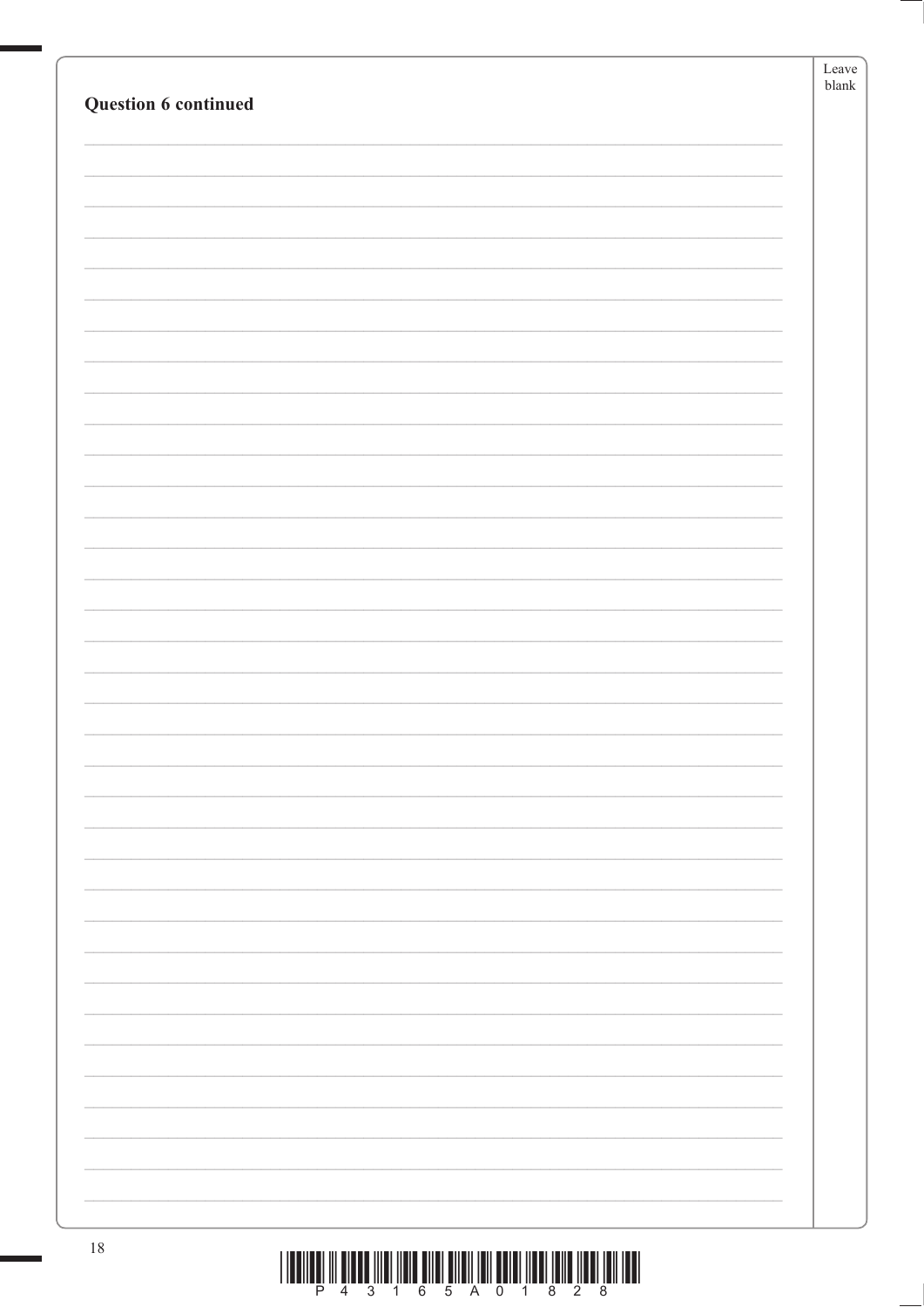| Question 6 continued |                  | Leave<br>blank |
|----------------------|------------------|----------------|
|                      |                  |                |
|                      |                  |                |
|                      |                  |                |
|                      |                  |                |
|                      |                  |                |
|                      |                  |                |
|                      |                  |                |
|                      |                  |                |
|                      |                  |                |
|                      |                  |                |
|                      |                  |                |
|                      |                  |                |
|                      |                  |                |
|                      |                  |                |
|                      |                  |                |
|                      |                  |                |
|                      |                  |                |
|                      |                  |                |
|                      |                  |                |
|                      |                  |                |
|                      |                  |                |
|                      |                  |                |
|                      |                  |                |
|                      |                  |                |
|                      |                  |                |
|                      |                  |                |
|                      |                  |                |
|                      |                  |                |
|                      |                  |                |
|                      |                  |                |
|                      |                  |                |
|                      |                  |                |
|                      |                  | Q <sub>6</sub> |
|                      |                  |                |
|                      | (Total 12 marks) |                |

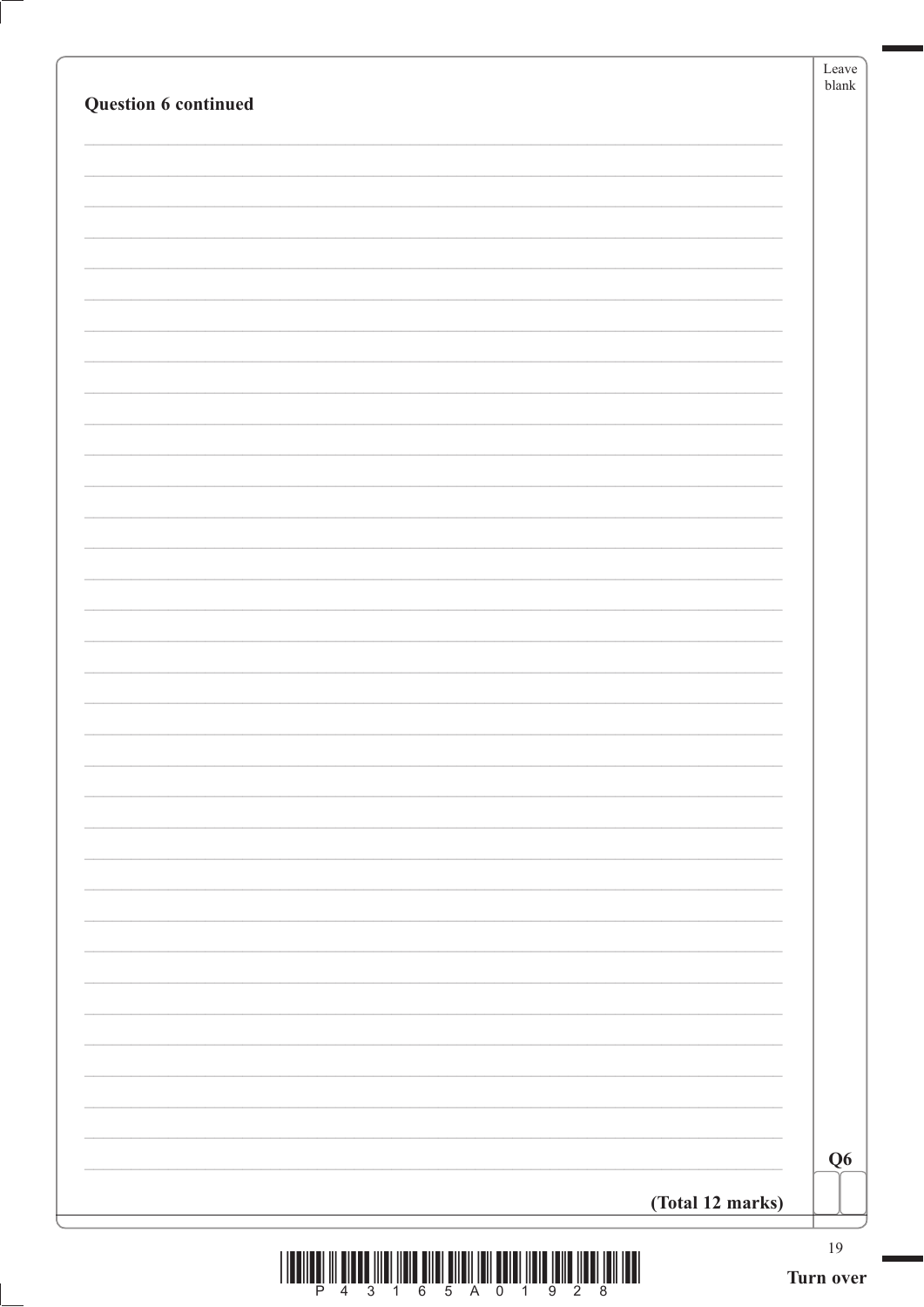

Figure 4 shows a sketch of part of the curve *C* with parametric equations

 $x = 3 \tan \theta$ ,  $y = 4 \cos^2 \theta$ ,  $0 \le \theta < \frac{\pi}{2}$ *π*

The point *P* lies on *C* and has coordinates (3, 2).

The line *l* is the normal to *C* at *P*. The normal cuts the *x*-axis at the point *Q*.

(a) Find the *x* coordinate of the point *Q*.

The finite region *S*, shown shaded in Figure 4, is bounded by the curve *C*, the *x*-axis, the *y*-axis and the line *l*. This shaded region is rotated  $2\pi$  radians about the *x*-axis to form a solid of revolution.

 (b) Find the exact value of the volume of the solid of revolution, giving your answer in the form  $p\pi + q\pi^2$ , where p and q are rational numbers to be determined.

 $\mathcal{L}_\text{max} = \mathcal{L}_\text{max} = \mathcal{L}_\text{max} = \mathcal{L}_\text{max} = \mathcal{L}_\text{max} = \mathcal{L}_\text{max} = \mathcal{L}_\text{max} = \mathcal{L}_\text{max} = \mathcal{L}_\text{max} = \mathcal{L}_\text{max} = \mathcal{L}_\text{max} = \mathcal{L}_\text{max} = \mathcal{L}_\text{max} = \mathcal{L}_\text{max} = \mathcal{L}_\text{max} = \mathcal{L}_\text{max} = \mathcal{L}_\text{max} = \mathcal{L}_\text{max} = \mathcal{$ 

[*You may use the formula*  $V = \frac{1}{3} \pi r^2 h$  *for the volume of a cone.*]

**(9)**

20  $\left|\frac{1}{p}\right|\left|\left|\frac{1}{4}\right|\right|\left|\left|\frac{1}{2}\right|\right|\left|\left|\frac{1}{2}\right|\right|\left|\left|\frac{1}{2}\right|\right|\left|\left|\frac{1}{2}\right|\right|\left|\left|\frac{1}{2}\right|\right|\left|\left|\frac{1}{2}\right|\right|\left|\left|\frac{1}{2}\right|\right|\left|\left|\frac{1}{2}\right|\right|\left|\left|\frac{1}{2}\right|\right|\left|\left|\frac{1}{2}\right|\right|\left|\left|\frac{1}{2}\right|\right|\left|\left|\frac{1}{2}\right|\right|\left|\left|\frac{1}{2}\right|\right|\left|\left|\frac{1}{2}\$ 

**(6)**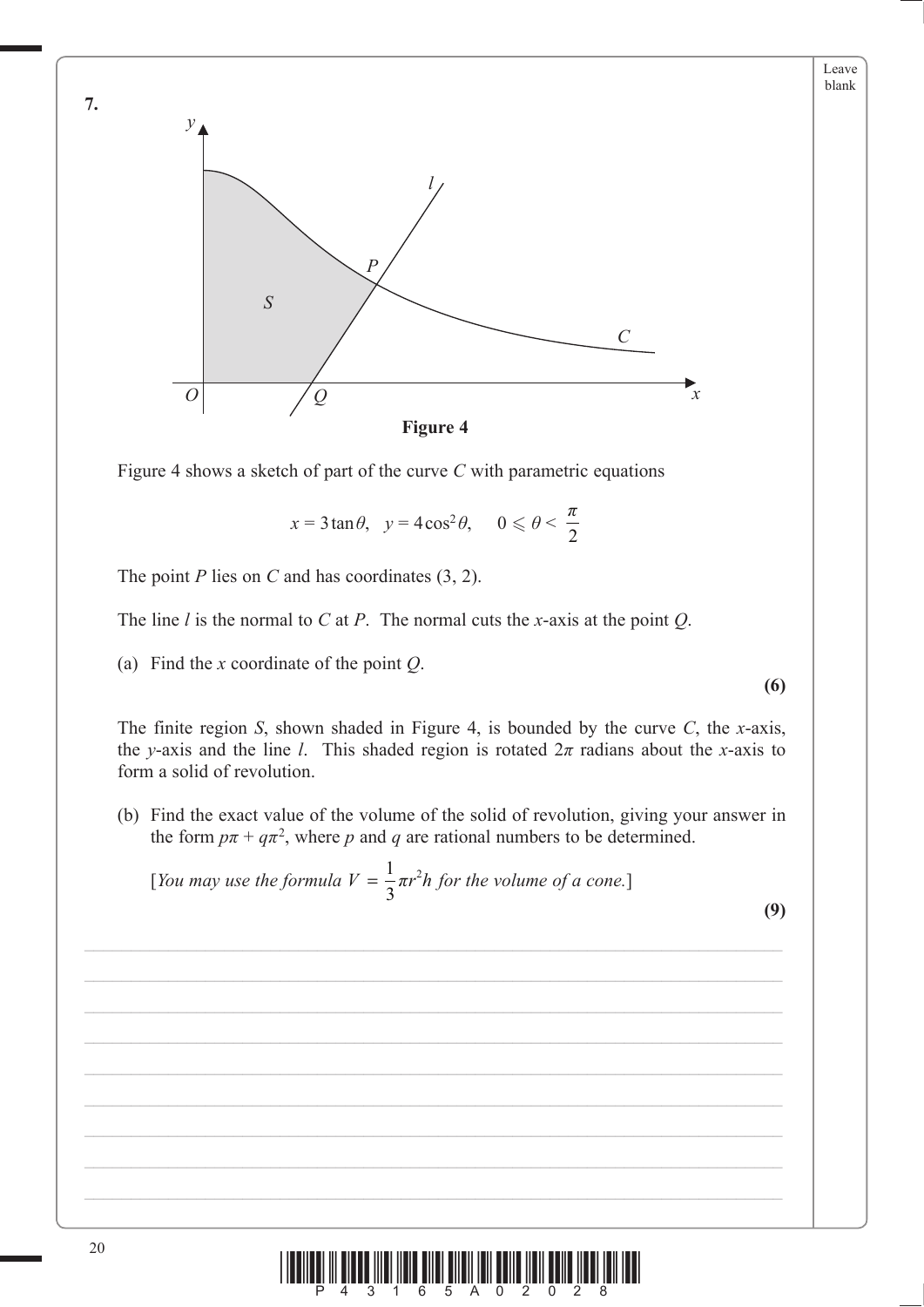|                             | $21\,$<br>Turn over |
|-----------------------------|---------------------|
|                             |                     |
|                             |                     |
|                             |                     |
|                             |                     |
|                             |                     |
|                             |                     |
|                             |                     |
|                             |                     |
|                             |                     |
|                             |                     |
|                             |                     |
|                             |                     |
|                             |                     |
|                             |                     |
|                             |                     |
|                             |                     |
|                             |                     |
|                             |                     |
|                             |                     |
|                             |                     |
|                             |                     |
|                             |                     |
|                             |                     |
|                             |                     |
|                             |                     |
| <b>Question 7 continued</b> |                     |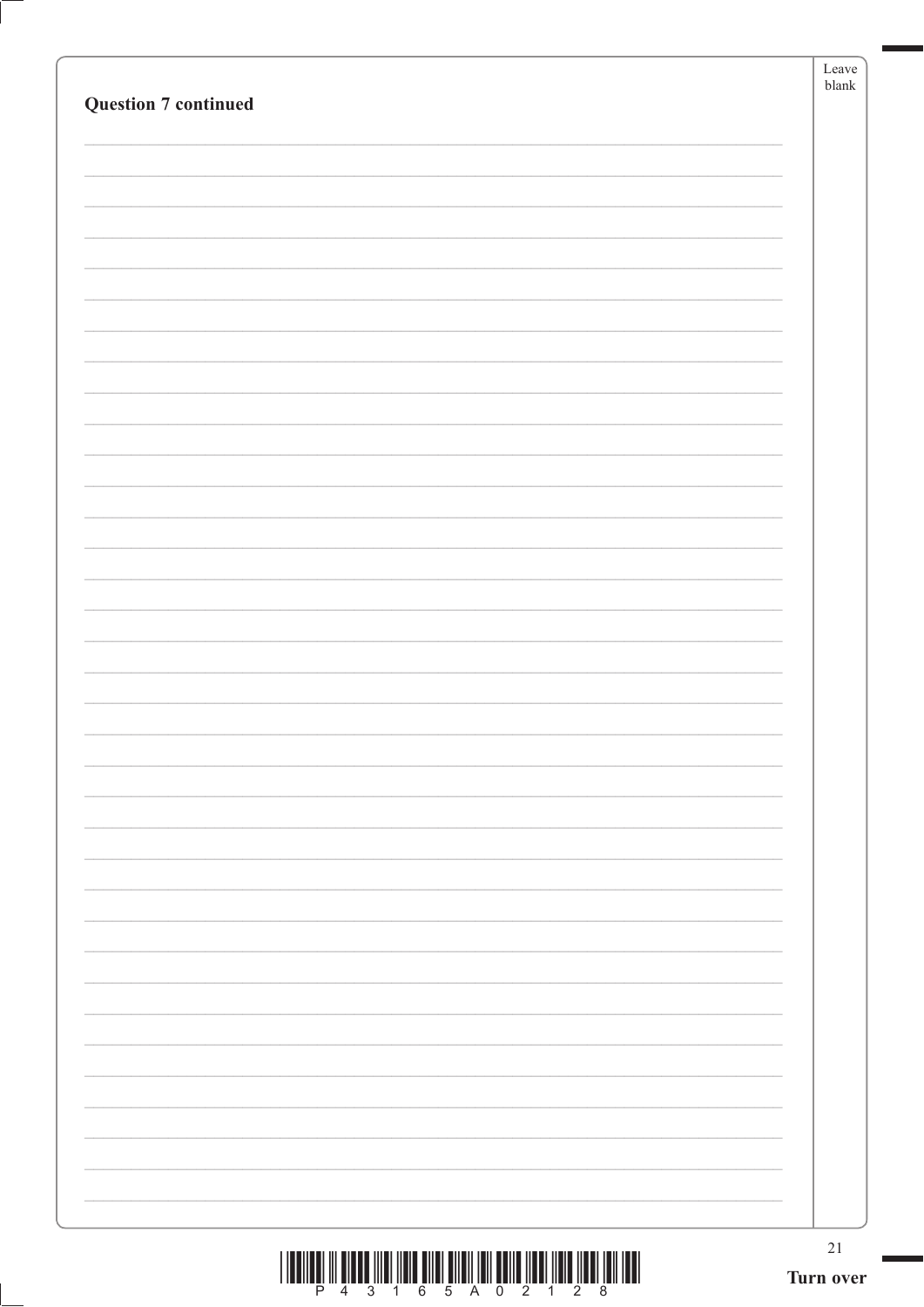| <b>Question 7 continued</b> | Leave<br>$\ensuremath{\textrm{blank}}$ |
|-----------------------------|----------------------------------------|
|                             |                                        |
|                             |                                        |
|                             |                                        |
|                             |                                        |
|                             |                                        |
|                             |                                        |
|                             |                                        |
|                             |                                        |
|                             |                                        |
|                             |                                        |
|                             |                                        |
|                             |                                        |
|                             |                                        |
|                             |                                        |
|                             |                                        |
|                             |                                        |
|                             |                                        |
|                             |                                        |
|                             |                                        |
|                             |                                        |
|                             |                                        |
|                             |                                        |
| $\mathcal{D}$               |                                        |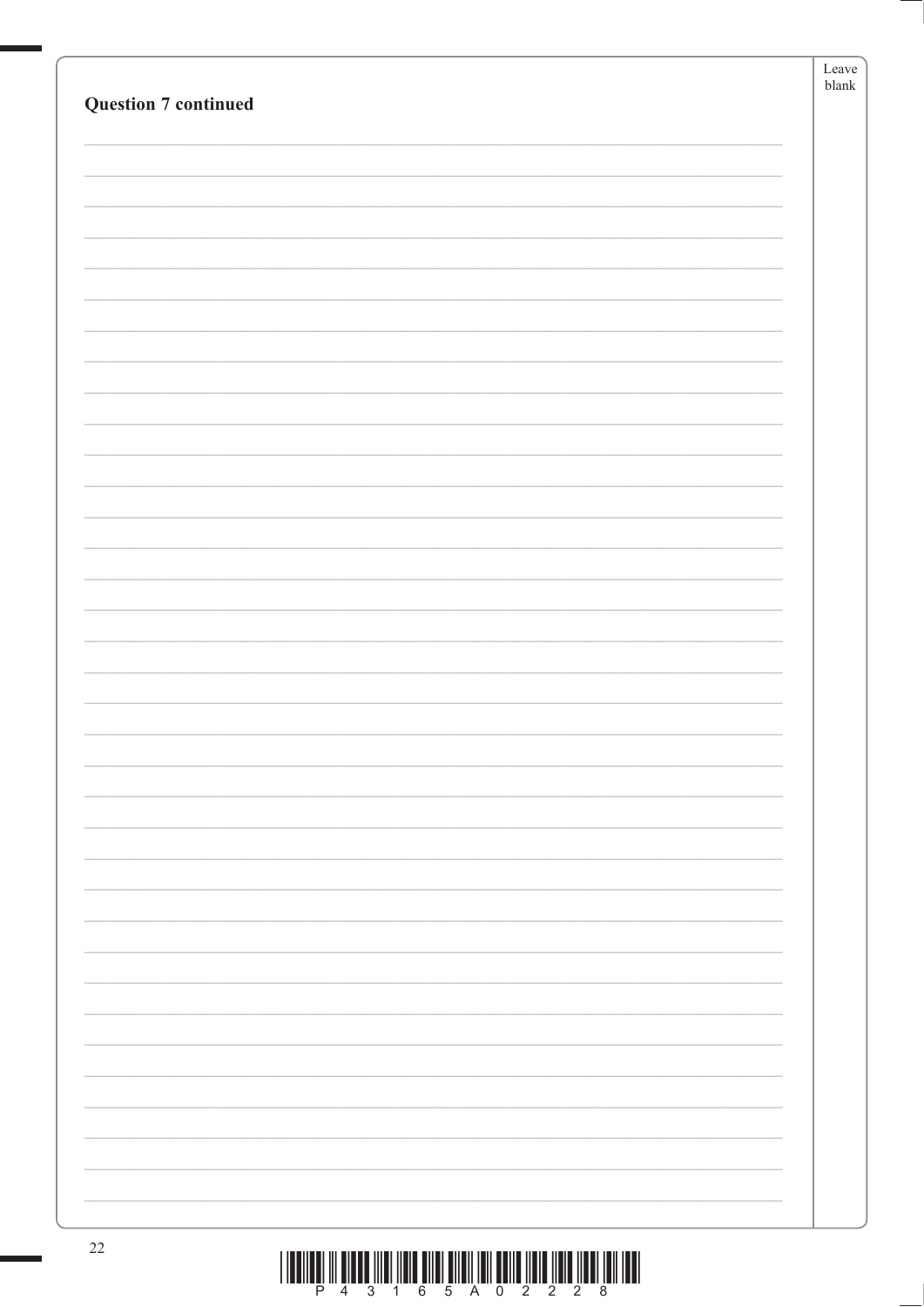|                             |                  | Leave<br>blank |
|-----------------------------|------------------|----------------|
| <b>Question 7 continued</b> |                  |                |
|                             |                  |                |
|                             |                  |                |
|                             |                  |                |
|                             |                  |                |
|                             |                  |                |
|                             |                  |                |
|                             |                  |                |
|                             |                  |                |
|                             |                  |                |
|                             |                  |                |
|                             |                  |                |
|                             |                  |                |
|                             |                  |                |
|                             |                  |                |
|                             |                  |                |
|                             |                  |                |
|                             |                  |                |
|                             |                  |                |
|                             |                  |                |
|                             |                  |                |
|                             |                  |                |
|                             |                  |                |
|                             |                  |                |
|                             |                  |                |
|                             |                  |                |
|                             |                  |                |
|                             |                  |                |
|                             |                  |                |
|                             |                  |                |
|                             |                  |                |
|                             |                  |                |
|                             |                  |                |
|                             |                  | Q7             |
|                             | (Total 15 marks) |                |
|                             |                  |                |
|                             |                  | $23\,$         |



ſ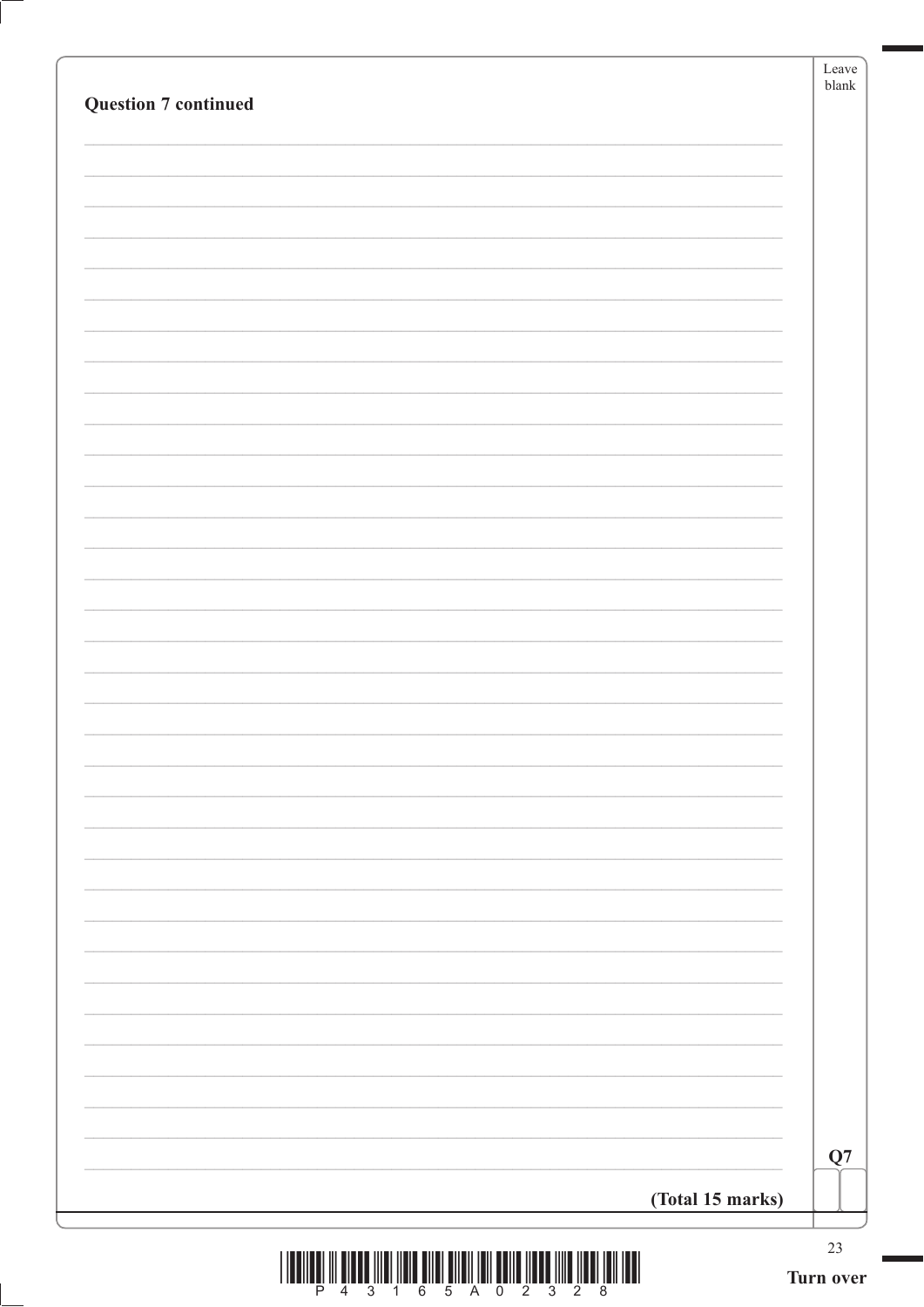|    |                                                                                                                      | Leave<br>blank |
|----|----------------------------------------------------------------------------------------------------------------------|----------------|
| 8. | Relative to a fixed origin <i>O</i> , the point <i>A</i> has position vector $\begin{bmatrix} -2 \\ 4 \end{bmatrix}$ |                |
|    | and the point <i>B</i> has position vector $\begin{pmatrix} -1 \\ 3 \\ 8 \end{pmatrix}$                              |                |
|    | The line $l_1$ passes through the points A and B.                                                                    |                |
|    | (a) Find the vector $\overrightarrow{AB}$ .<br>(2)                                                                   |                |
|    | (b) Hence find a vector equation for the line $l_1$<br>(1)                                                           |                |
|    | The point <i>P</i> has position vector $\begin{pmatrix} 0 \\ 2 \\ 3 \end{pmatrix}$                                   |                |
|    | Given that angle <i>PBA</i> is $\theta$ ,                                                                            |                |
|    | (c) show that $\cos \theta = \frac{1}{3}$<br>(3)                                                                     |                |
|    | The line $l_2$ passes through the point P and is parallel to the line $l_1$                                          |                |
|    | (d) Find a vector equation for the line $l_2$<br>(2)                                                                 |                |
|    | The points C and D both lie on the line $l_2$                                                                        |                |
|    | Given that $AB = PC = DP$ and the x coordinate of C is positive,                                                     |                |
|    | (e) find the coordinates of $C$ and the coordinates of $D$ .<br>(3)                                                  |                |
|    | find the exact area of the trapezium <i>ABCD</i> , giving your answer as a simplified surd.<br>(f)<br>(4)            |                |
|    |                                                                                                                      |                |
|    |                                                                                                                      |                |
|    |                                                                                                                      |                |
|    |                                                                                                                      |                |
|    |                                                                                                                      |                |
|    |                                                                                                                      |                |

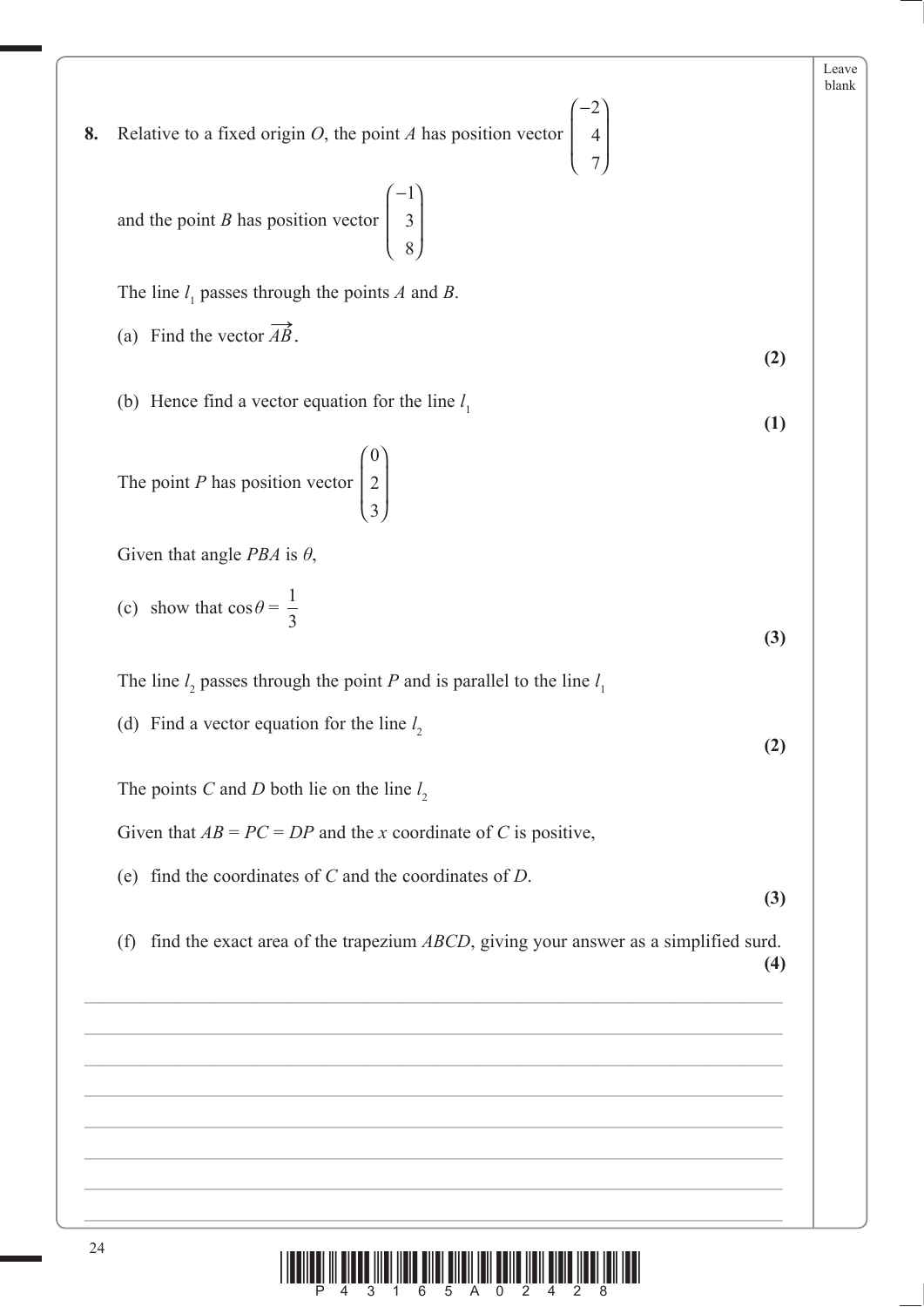|                             | 25<br>Turn over        |
|-----------------------------|------------------------|
|                             |                        |
|                             |                        |
|                             |                        |
|                             |                        |
|                             |                        |
|                             |                        |
|                             |                        |
|                             |                        |
|                             |                        |
|                             |                        |
|                             |                        |
|                             |                        |
|                             |                        |
|                             |                        |
|                             |                        |
| <b>Question 8 continued</b> | Leave<br>${\sf blank}$ |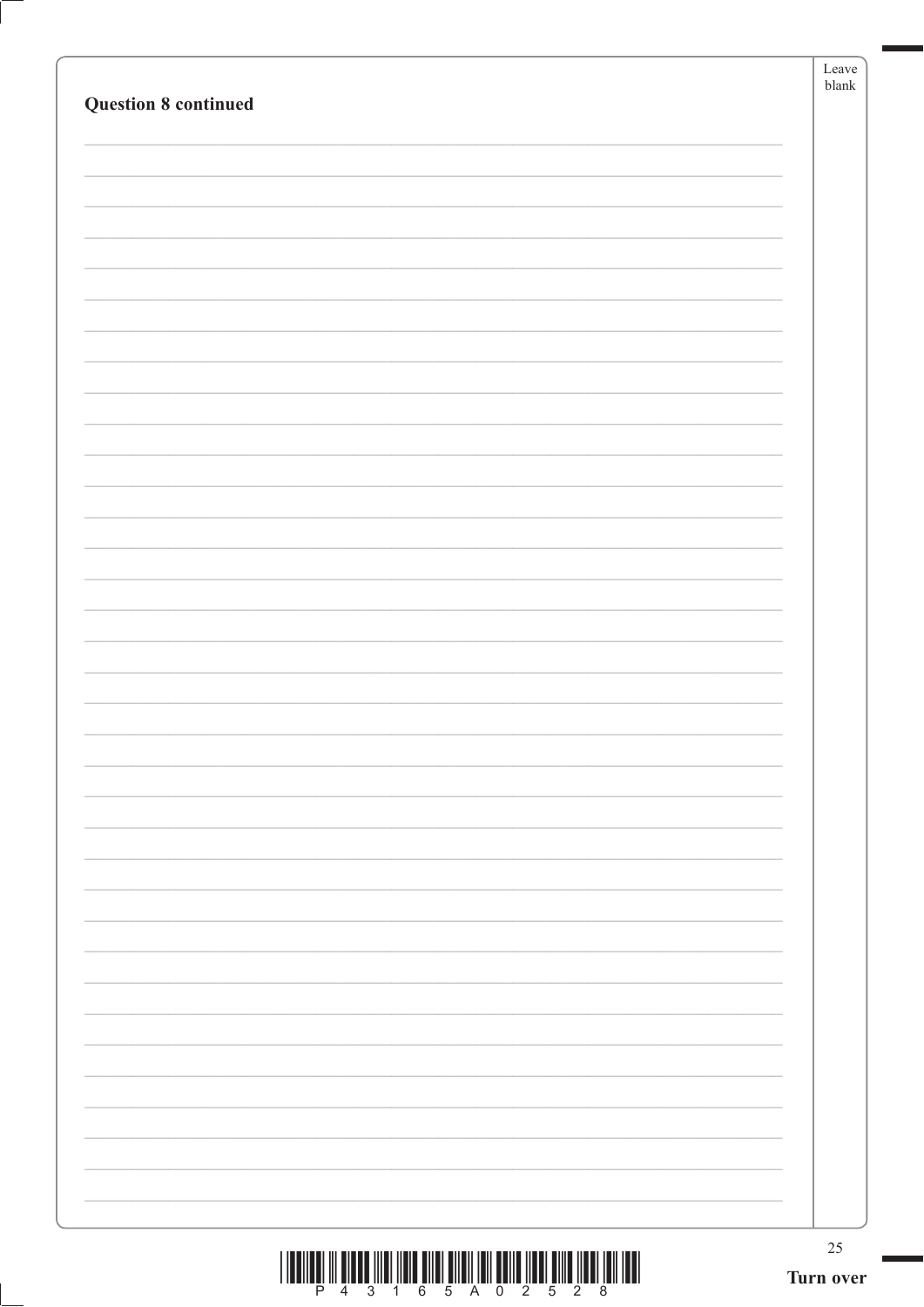|                             | Leave |
|-----------------------------|-------|
|                             | blank |
| <b>Question 8 continued</b> |       |
|                             |       |
|                             |       |
|                             |       |
|                             |       |
|                             |       |
|                             |       |
|                             |       |
|                             |       |
|                             |       |
|                             |       |
|                             |       |
|                             |       |
|                             |       |
|                             |       |
|                             |       |
|                             |       |
|                             |       |
|                             |       |
|                             |       |
|                             |       |
|                             |       |
|                             |       |
|                             |       |
|                             |       |
|                             |       |
|                             |       |
|                             |       |
|                             |       |
|                             |       |
|                             |       |
|                             |       |
|                             |       |
|                             |       |
|                             |       |
|                             |       |
|                             |       |
|                             |       |
|                             |       |
|                             |       |
|                             |       |
|                             |       |
|                             |       |
|                             |       |
|                             |       |
|                             |       |
|                             |       |
|                             |       |
|                             |       |
| 26                          |       |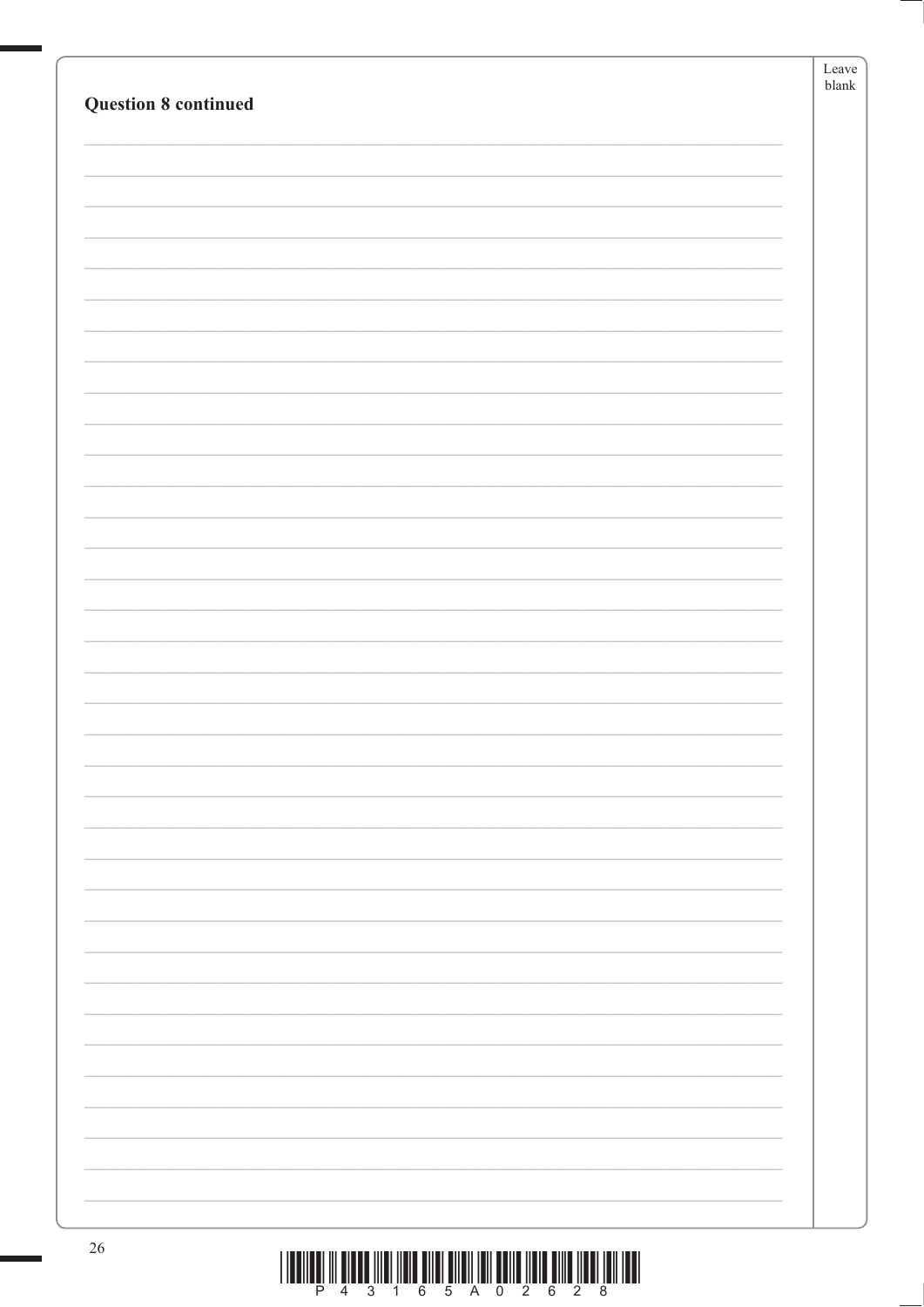|                             | $27\,$<br>Turn over |
|-----------------------------|---------------------|
|                             |                     |
|                             |                     |
|                             |                     |
|                             |                     |
|                             |                     |
|                             |                     |
|                             |                     |
|                             |                     |
|                             |                     |
|                             |                     |
|                             |                     |
|                             |                     |
|                             |                     |
|                             |                     |
|                             |                     |
| <b>Question 8 continued</b> | Leave<br>blank      |